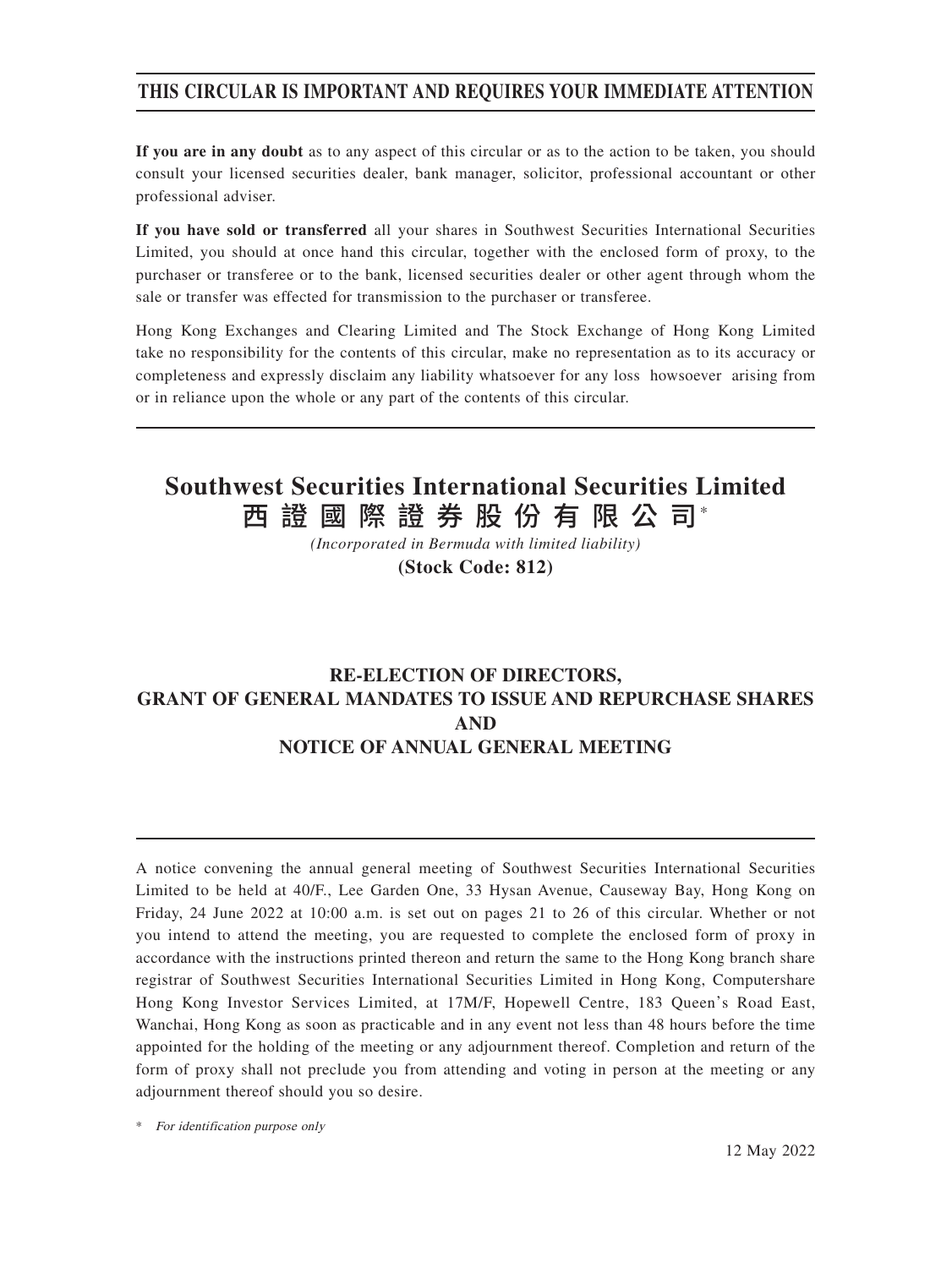# **CONTENTS**

### Page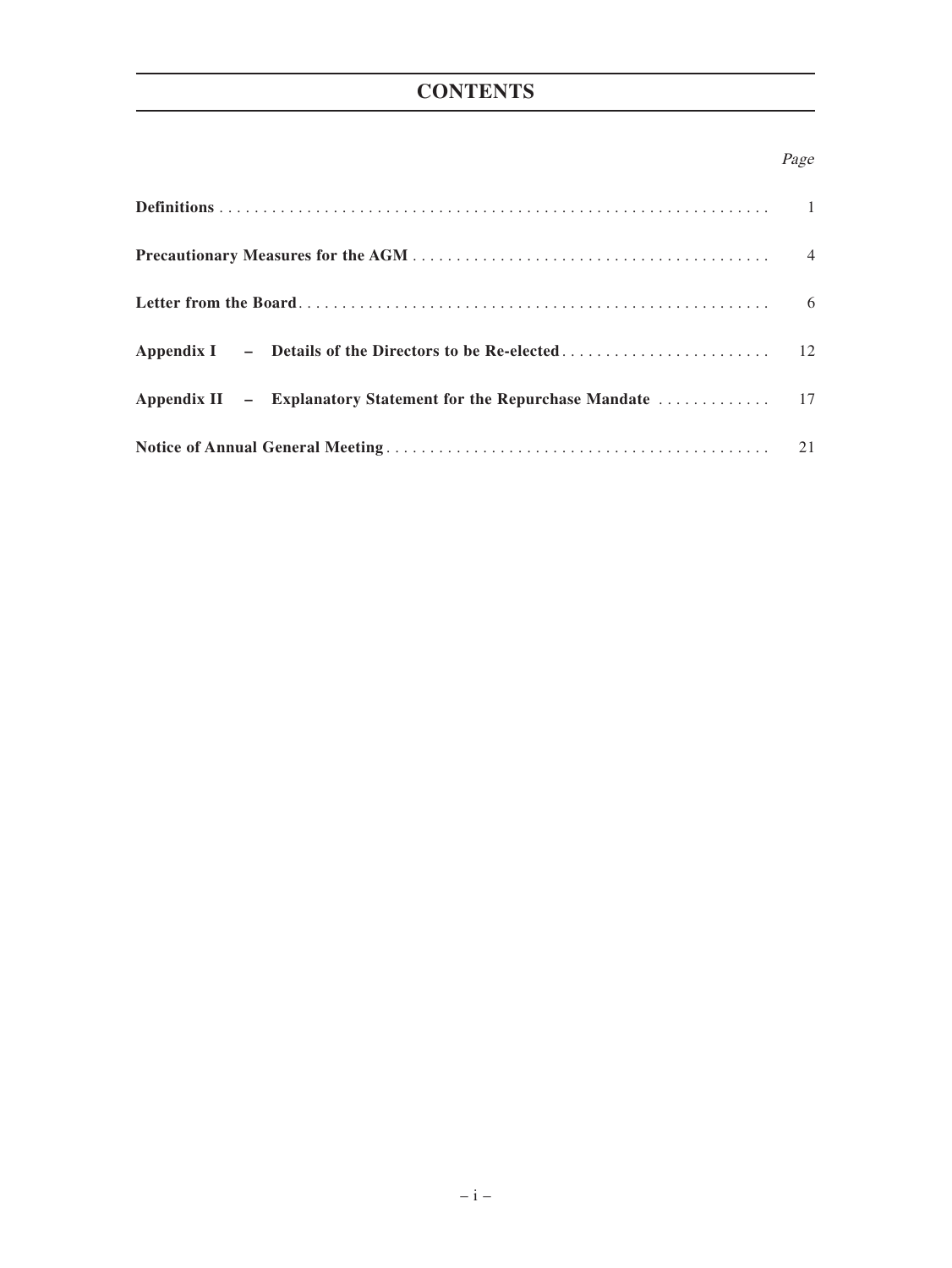# **DEFINITIONS**

In this circular, the following expressions have the following meanings unless the context requires otherwise:

| "AGM"                        | the annual general meeting of the Company to be held at<br>40/F., Lee Garden One, 33 Hysan Avenue, Causeway Bay,<br>Hong Kong on Friday, 24 June 2022 at 10:00 a.m. or any<br>adjournment thereof                                                                                                          |
|------------------------------|------------------------------------------------------------------------------------------------------------------------------------------------------------------------------------------------------------------------------------------------------------------------------------------------------------|
| "AGM Notice"                 | the notice convening the AGM set out on pages 21 to 26 of<br>this circular                                                                                                                                                                                                                                 |
| "Audit Committee"            | the audit committee of the Company                                                                                                                                                                                                                                                                         |
| "Board"                      | the board of Directors                                                                                                                                                                                                                                                                                     |
| "Bye-law(s)"                 | the Bye-laws of the Company as adopted on 7 January 2002<br>and amended from time to time                                                                                                                                                                                                                  |
| "close associate(s)"         | has the same meaning ascribed to it under the Listing Rules                                                                                                                                                                                                                                                |
| "Companies Act"              | the Companies Act 1981 of Bermuda (as amended from<br>time to time)                                                                                                                                                                                                                                        |
| "Company"                    | Southwest Securities International Securities Limited, an<br>exempted company incorporated in Bermuda with limited<br>liability and the Shares of which are listed on the Main<br>Board of the Stock Exchange                                                                                              |
| "controlling shareholder(s)" | has the same meaning ascribed to it under the Listing Rules                                                                                                                                                                                                                                                |
| "core connected person(s)"   | has the same meaning ascribed to it under the Listing Rules                                                                                                                                                                                                                                                |
| " $Directory$ "              | the director(s) of the Company                                                                                                                                                                                                                                                                             |
| "Extension Mandate"          | a general and unconditional mandate proposed to be granted<br>to the Directors to the effect that the total number of Shares<br>which may be allotted and issued under the Issue Mandate<br>may be extended by the addition thereto the total number of<br>Shares repurchased under the Repurchase Mandate |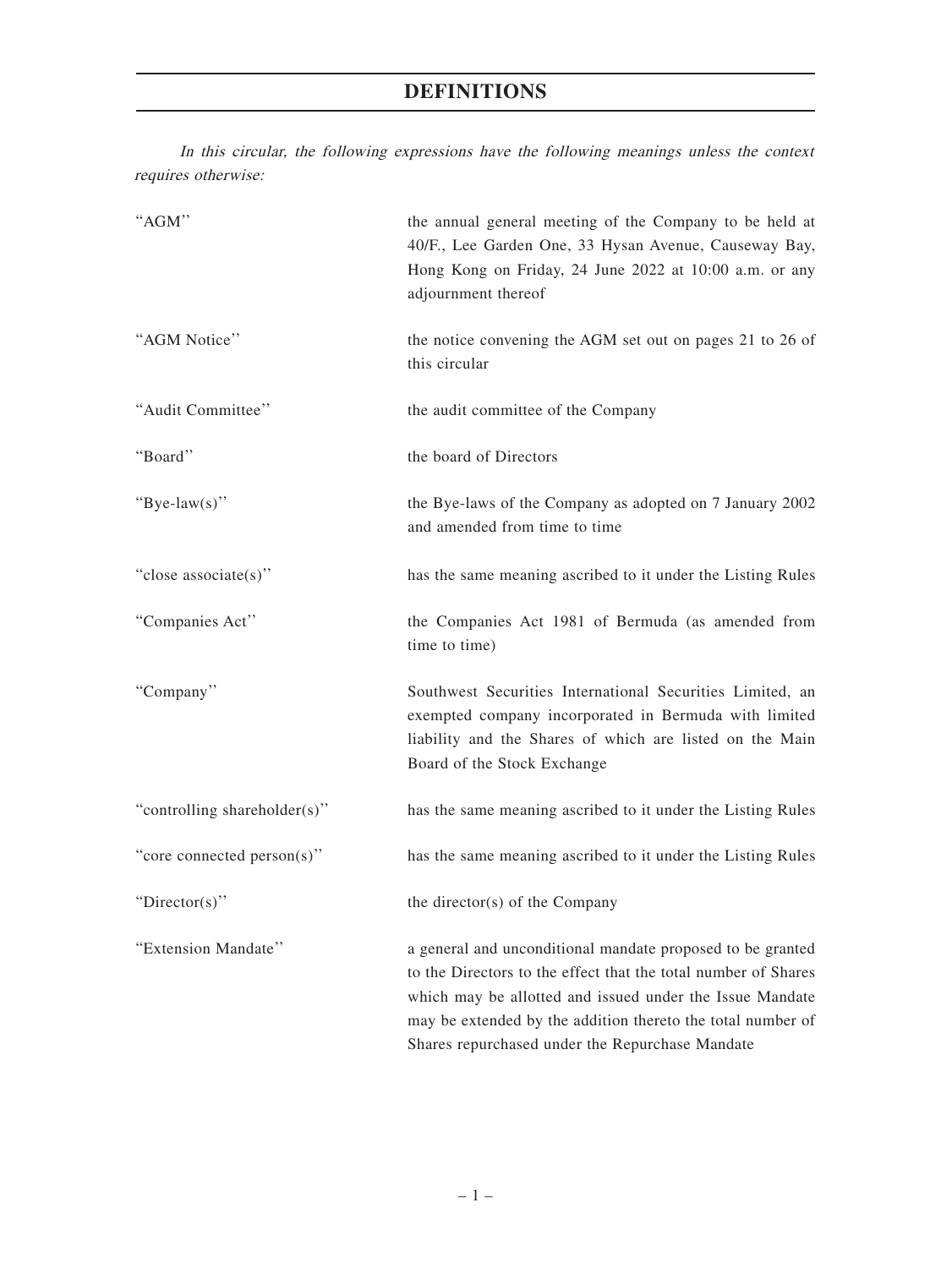# **DEFINITIONS**

| "General Mandates"        | the Issue Mandate, the Repurchase Mandate and the<br><b>Extension Mandate</b>                                                                                                                                                                                                                 |  |
|---------------------------|-----------------------------------------------------------------------------------------------------------------------------------------------------------------------------------------------------------------------------------------------------------------------------------------------|--|
| "Government"              | The Government of Hong Kong                                                                                                                                                                                                                                                                   |  |
| "Group"                   | the Company and its subsidiaries                                                                                                                                                                                                                                                              |  |
| "HK\$"                    | Hong Kong dollars, the lawful currency of Hong Kong                                                                                                                                                                                                                                           |  |
| "Hong Kong"               | the Hong Kong Special Administrative Region of the<br>People's Republic of China                                                                                                                                                                                                              |  |
| "Issue Mandate"           | a general and unconditional mandate proposed to be granted<br>to the Directors to exercise all the powers of the Company<br>to allot, issue or deal with new Shares not exceeding 20%<br>of the total number of issued Shares as at the date of<br>passing the relevant resolution at the AGM |  |
| "Latest Practicable Date" | 5 May 2022, being the latest practicable date prior to the<br>printing of this circular for the purpose of ascertaining<br>certain information for inclusion in this circular                                                                                                                 |  |
| "Listing Rules"           | the Rules Governing the Listing of Securities on the Stock<br>Exchange                                                                                                                                                                                                                        |  |
| "Nomination Committee"    | the nomination committee of the Company                                                                                                                                                                                                                                                       |  |
| "PRC"                     | the People's Republic of China, which for the purpose<br>of this circular, excludes Hong Kong, the Macau Special<br>Administrative Region of the PRC and Taiwan                                                                                                                               |  |
| "Remuneration Committee"  | the remuneration committee of the Company                                                                                                                                                                                                                                                     |  |
| "Repurchase Mandate"      | a general and unconditional mandate proposed to be granted<br>to the Directors to exercise all the powers of the Company<br>to repurchase Shares not exceeding 10% of the total number<br>of issued Shares as at the date of passing the relevant<br>resolution at the AGM                    |  |
| "SFC"                     | Securities and Futures Commission                                                                                                                                                                                                                                                             |  |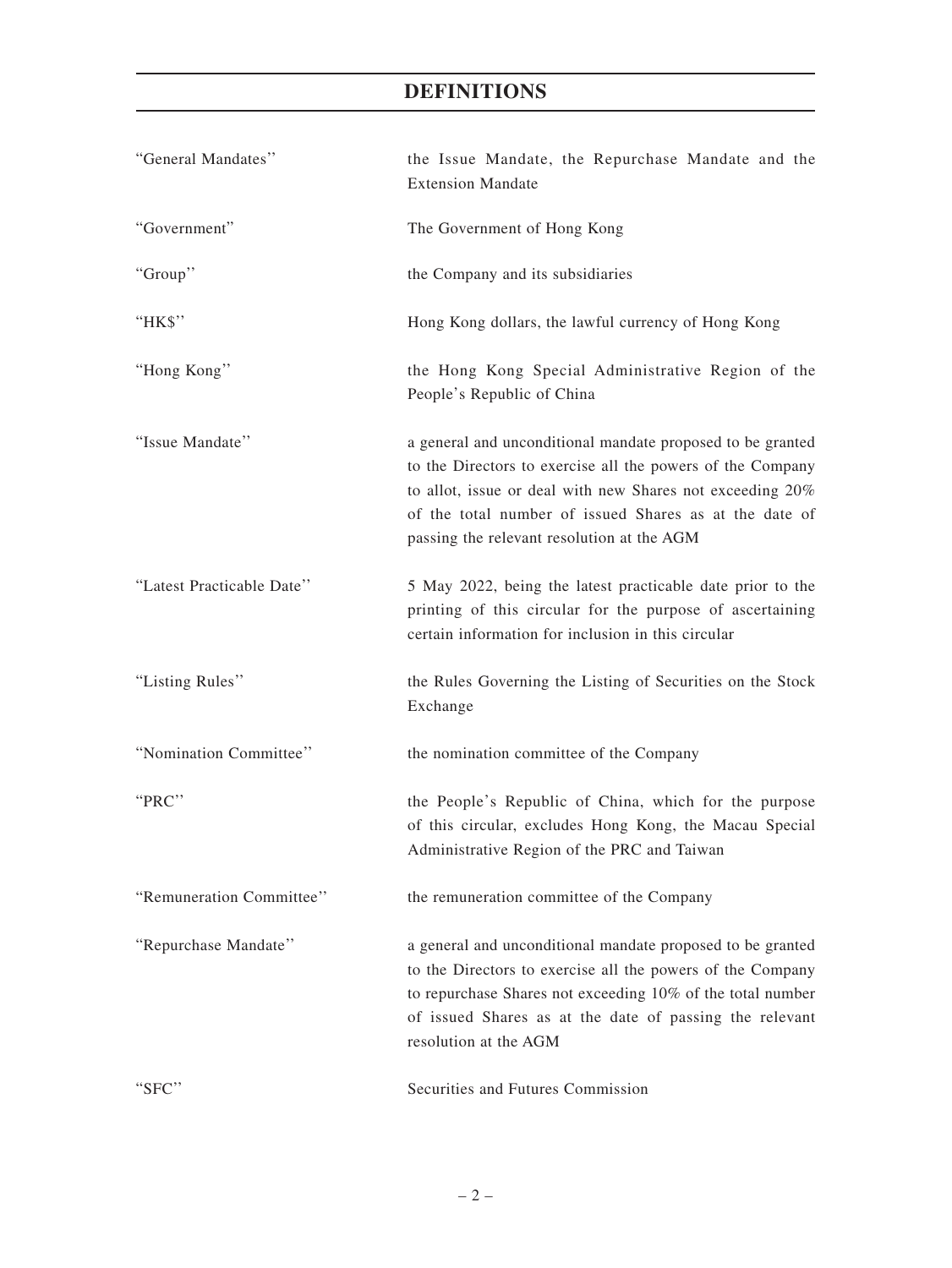# **DEFINITIONS**

| "SFO"                        | the Securities and Futures Ordinance (Chapter 571 of the<br>Laws of Hong Kong)                                                                                                                     |
|------------------------------|----------------------------------------------------------------------------------------------------------------------------------------------------------------------------------------------------|
| "Share $(s)$ "               | the ordinary share(s) of $HK$0.10$ each in the share capital<br>of the Company                                                                                                                     |
| "Shareholder(s)"             | the registered holder(s) of the $Share(s)$                                                                                                                                                         |
| "Stock Exchange"             | The Stock Exchange of Hong Kong Limited                                                                                                                                                            |
| "substantial shareholder(s)" | has the same meaning ascribed to it under the Listing Rules                                                                                                                                        |
| "SWSC"                       | 西南證券股份有限公司 (Southwest Securities Co., Ltd.*),<br>a company established in the PRC with limited liability, the<br>shares of which are listed on the Shanghai Stock Exchange<br>(stock code: 600369) |
| "Takeovers Code"             | the Codes on Takeovers and Mergers and Share Buy-backs<br>issued by the SFC, as may be amended from time to time                                                                                   |
| $``q_0"$                     | per cent.                                                                                                                                                                                          |

\* For identification purpose only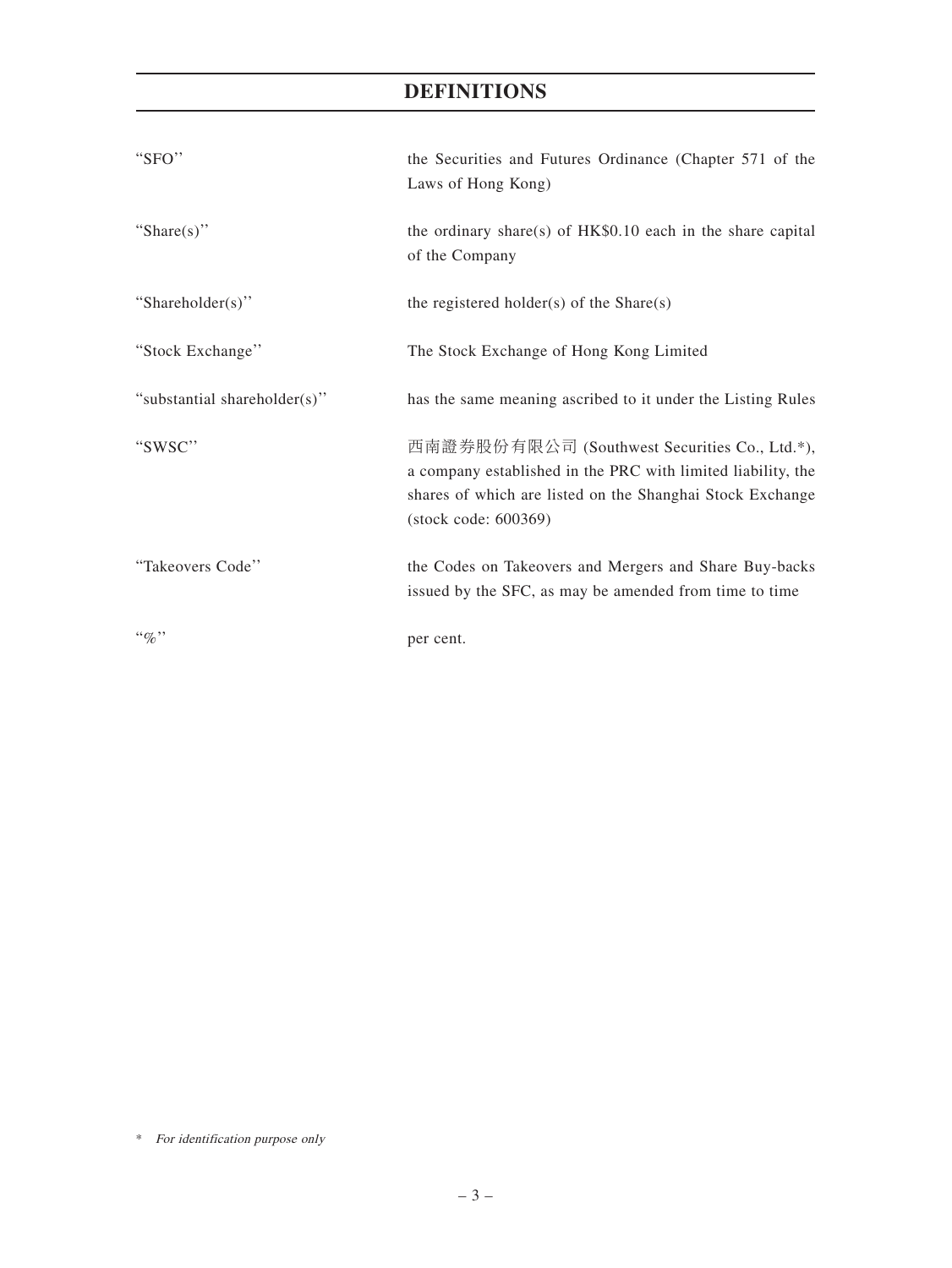### **PRECAUTIONARY MEASURES FOR THE AGM**

In view of the ongoing Novel Coronavirus (COVID-19) epidemic and recent requirements for prevention and control of its spread, the Company will implement the following preventive measures at the AGM to protect attending Shareholders, staff and other stakeholders from the risk of infection:

- (1) In view of the current legal restrictions under, among others, the Prevention and Control of Disease (Requirements and Directions) (Business and Premises) Regulation (Chapter 599F of the Laws of Hong Kong) and the Prevention and Control of Disease (Prohibition on Group Gathering) Regulation (Chapter 599G of the Laws of Hong Kong), the number of persons to be allowed to physically attend the AGM will be limited. Accordingly, Shareholders and/or their proxies will be admitted to the AGM venue on a "first-come-first-served" basis;
- (2) Seating at the AGM venue will be arranged so as to allow for appropriate social distancing. Accordingly, there will be limited capacity for Shareholders (or their proxies) to attend the AGM. Only Shareholders (or their proxies), Directors and relevant supporting staff will be allowed entry into the AGM venue;
- (3) Compulsory body temperature check will be conducted on every attendee at the entrance of the AGM venue. Any person with a temperature of over 37.2 degrees Celsius will not be admitted to the AGM venue;
- (4) No entry to the AGM venue will be allowed for any attendee who is subject to quarantine order by the Government;
- (5) Shareholders that (a) have travelled, and have been in close contact with any person who has travelled, outside of Hong Kong at any time in the preceding 14 days; (b) are, and have been, in close contact with any person who is, subject to any Government prescribed compulsory quarantine; (c) are, and have been, in close contact with anyone who has contracted COVID-19, has been tested preliminarily positive of COVID-19 or is suspected of contracting COVID-19; or (d) have any flu-like symptoms, may be denied entry into the AGM venue or be required to leave the AGM venue;
- (6) Prior to the entry into the AGM venue, every attendee will be required to scan the "LeaveHomeSafe" venue QR code and comply with the requirements of the "Vaccine Pass Direction" as defined in the Prevention and Control of Disease (Vaccine Pass) Regulation (Chapter 599L of the Laws of Hong Kong);
- (7) Every attendee will be required to wear a surgical face mask within the AGM venue at all the times and to maintain appropriate social distancing from other attendees. Please note that no masks will be provided at the AGM and every attendee should bring and wear his/her own masks;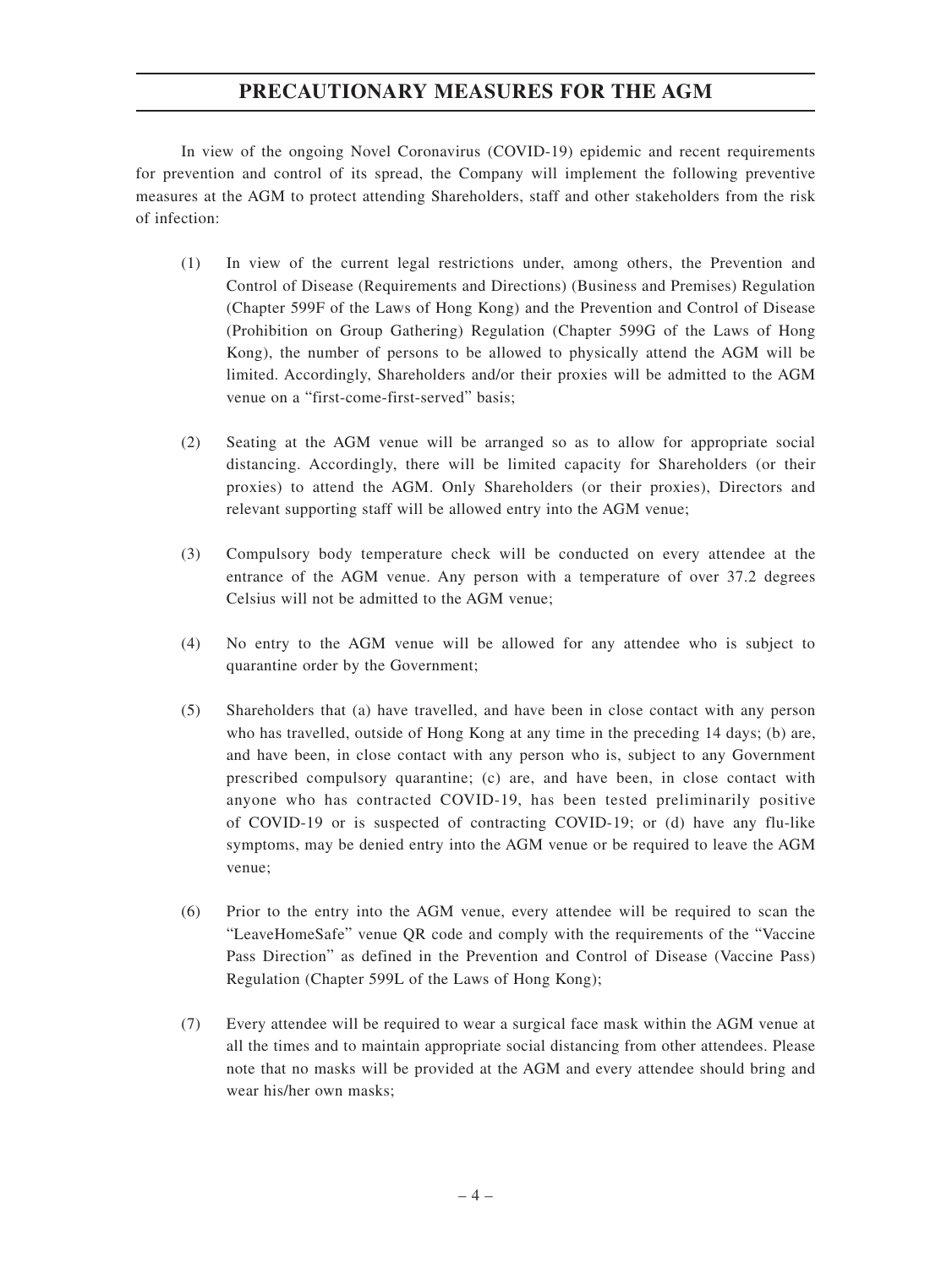### **PRECAUTIONARY MEASURES FOR THE AGM**

- (8) Any other additional precautionary measures in accordance with the prevailing requirements or guidelines of the Government and/or regulatory authorities, or as considered appropriate in light of the development of the COVID-19 pandemic;
- (9) Hand sanitizer will be provided; and
- (10) No refreshment will be served.

**Shareholders are strongly encouraged to exercise their voting rights at the AGM by appointing the chairman of the AGM as their proxy to attend and vote on the resolutions, instead of attending the AGM or any adjourned meeting(s) in person.**

To the extent permitted by law, the Company reserves the right to deny entry into the AGM venue or require any person to leave the AGM venue in order to ensure the safety of the attendees at the AGM.

In the interest of all stakeholders' health and safety, as well as to comply with the COVID-19 guidelines for prevention and control prevailing at the time of the AGM, the Company reminds all Shareholders that physical attendance in person at the AGM is not necessary for the purpose of exercising voting rights. As an alternative, by using proxy forms with voting instructions inserted, Shareholders may appoint the chairman of the AGM as their proxy to vote on the relevant resolution(s) at the AGM instead of attending the AGM in person.

If Shareholders choose not to attend the AGM in person but have any questions about any resolutions, or about the Company, or has any matters for the Board, please send such question or matter in writing to the Company's head office or to the Company's email at corporate\_comm@swsc.hk.

If Shareholders have any questions relating to the AGM, please contact Computershare Hong Kong Investor Services Limited, the Company's Hong Kong branch share registrar as follows:

Computershare Hong Kong Investor Services Limited 17M/F, Hopewell Centre 183 Queen's Road East Wanchai, Hong Kong Website: www.computershare.com/hk/contact Tel: 852 2862 8555 Fax: 852 2865 0990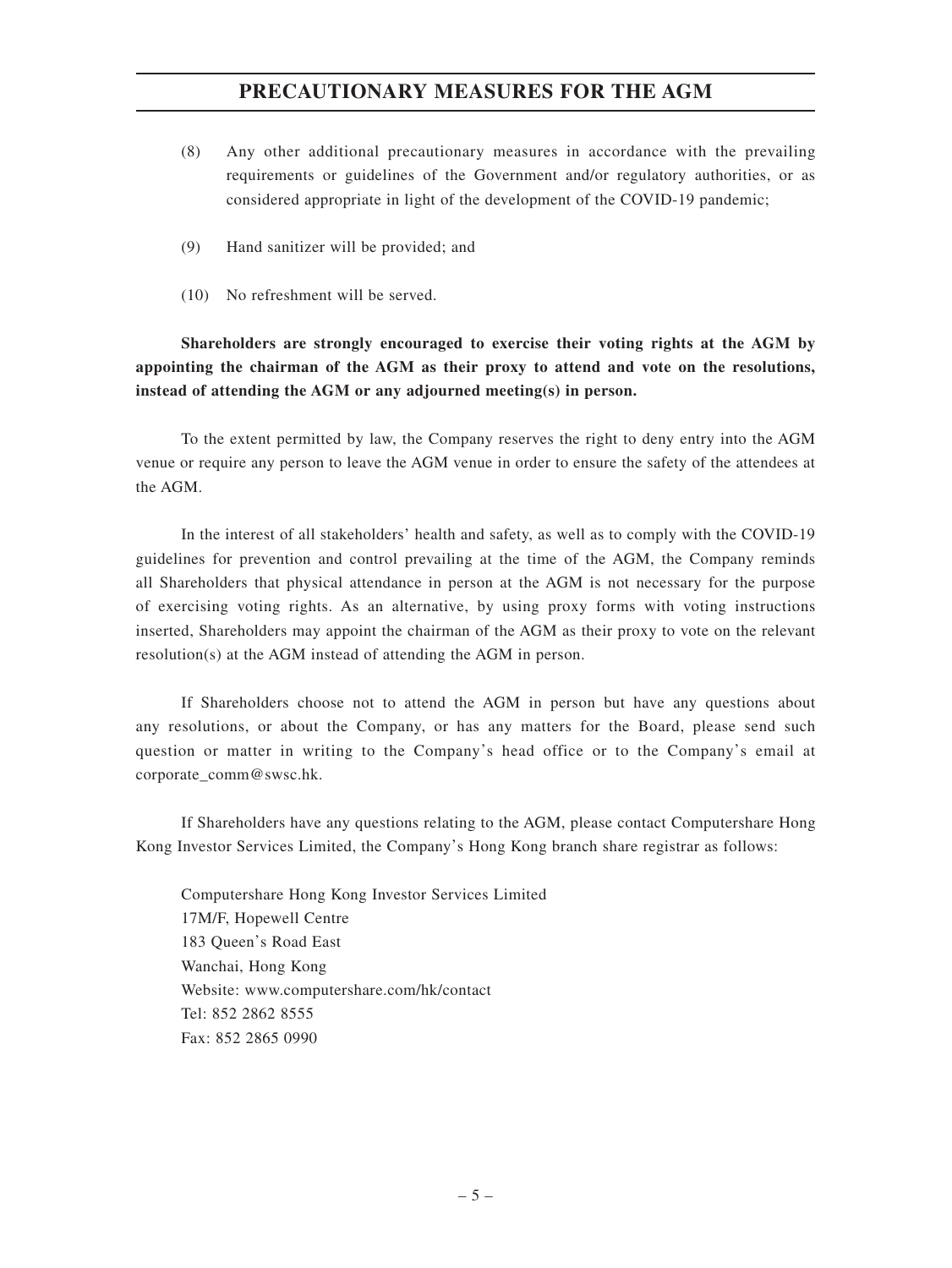### **LETTER FROM THE BOARD**

# 西 證 國 際 證 券 股 份 有 限 公 司\* **Southwest Securities International Securities Limited**

*(Incorporated in Bermuda with limited liability)*

**(Stock Code: 812)**

Executive Directors: Mr. WU Jian (Chairman) Mr. ZHANG Hongwei Mr. HUANG Changsheng Independent Non-executive Directors: Mr. MENG Gaoyuan Dr. GUAN Wenwei Mr. LIANG Jilin Registered Office: Clarendon House 2 Church Street Hamilton, HM11 Bermuda Head Office and Principal Place of Business in Hong Kong: 40/F., Lee Garden One 33 Hysan Avenue Causeway Bay

12 May 2022

Hong Kong

To the Shareholders

Dear Sir or Madam,

### **RE-ELECTION OF DIRECTORS, GRANT OF GENERAL MANDATES TO ISSUE AND REPURCHASE SHARES AND NOTICE OF ANNUAL GENERAL MEETING**

### **1. INTRODUCTION**

The purpose of this circular is to provide you with the AGM Notice and information regarding certain ordinary resolutions to be proposed at the AGM for (i) the re-election of Directors and (ii) the granting of the General Mandates.

<sup>\*</sup> For identification purpose only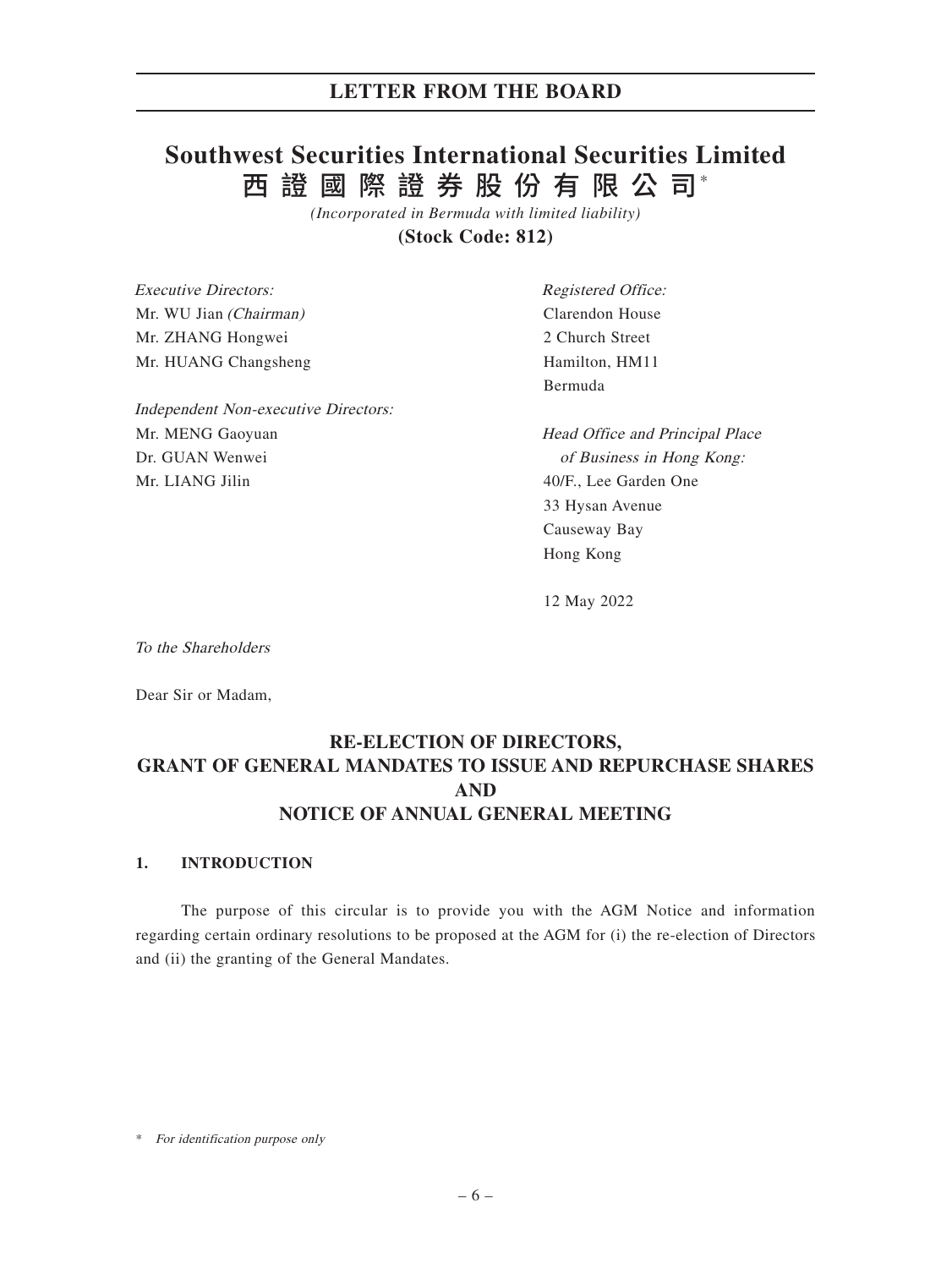#### **2. RE-ELECTION OF DIRECTORS**

The Board currently comprises six Directors, of which there are three executive Directors and three independent non-executive Directors. According to the Bye-law 87 of the Bye-laws, at each annual general meeting, one-third of the Directors for the time being, or, if their number is not a multiple of three, then the number nearest to but not less than one-third, shall retire from office by rotation provided that every Director shall be subject to retirement at least once every three years. Pursuant to the new code provision B.2.2 of the Corporate Governance Code as set out in Appendix 14 to the Listing Rules, every Director (including those appointed for a specific term) should be subject to retirement by rotation at least once every three years. Accordingly, Mr. Wu Jian ("**Mr. Wu**") and Mr. Liang Jilin ("**Mr. Liang**") shall retire by rotation at the AGM and being eligible, will offer themselves for re-election at the AGM.

Pursuant to the Bye-law 86 of the Bye-laws, any Director appointed by the Board shall hold office only until the next following general meeting of the Company (in the case of filling a casual vacancy) or until the next following annual general meeting of the Company (in the case of an addition to the Board), and shall then be eligible for re-election at that meeting. Accordingly, Mr. Zhang Hongwei ("**Mr. Zhang**") and Mr. Huang Changsheng ("**Mr. Huang**"), who were appointed as Executive Directors by the Board on 12 April 2022, will retire at the AGM and being eligible, will offer themselves for re-election at the AGM

The Company continuously seeks to enhance the effectiveness of its Board and recognises and embraces the benefits of having a diverse Board as an essential element in maintaining competitiveness. The Nomination Committee has reviewed the diversity of the Board and considered that the Directors proposed for re-election are able to contribute to the Board a diverse range perspectives, including, but not limited to, gender, age, cultural and educational background, professional experience, skills, knowledge and other qualifications.

The Board has considered the proposal of the Nomination Committee with regards to the re-election of Mr. Wu, Mr. Zhang and Mr. Huang as executive Directors and Mr. Liang as an independent non-executive Director of the Company. The Board and the Nomination Committee considered that Mr. Wu, Mr. Zhang, Mr. Huang and Mr. Liang have brought a wealth of experience in management and strategic planning of listed companies to the Group and each of them has the required character, integrity and knowledge to continue fulfilling the role of an executive Director and independent non-executive Director (where applicable). Each of Mr. Wu, Mr. Zhang, Mr. Huang and Mr. Liang provides objective and independent point of view from different dimensions, as well as contribute professional, unique experience and diversity to the Board.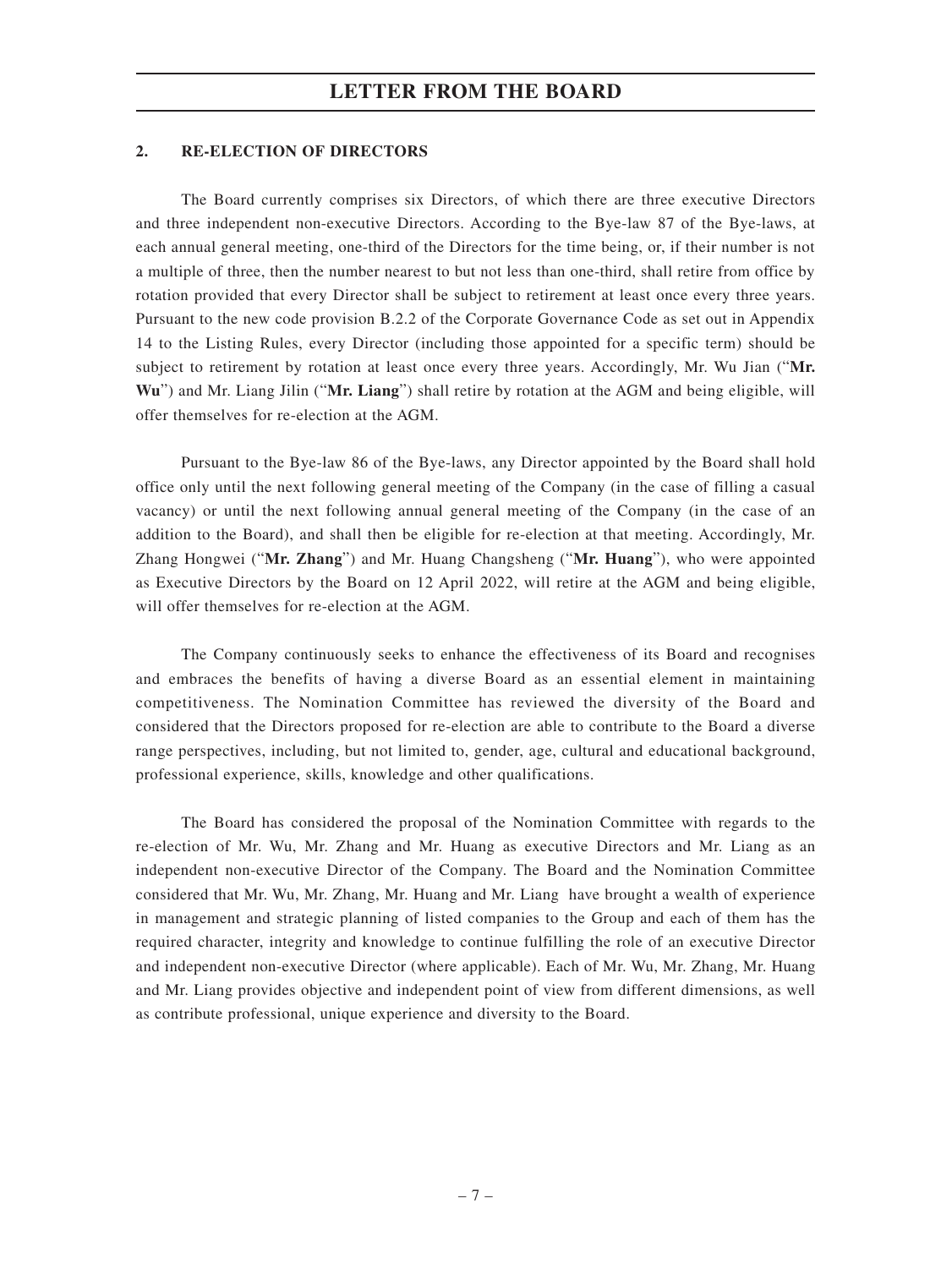### **LETTER FROM THE BOARD**

Mr. Liang, being an independent non-executive Director proposed for re-election, has confirmed that he fulfills all the requirements under Rule 3.13 of the Listing Rules. The Nomination Committee and the Board had reviewed Mr. Liang's confirmation of independence and were satisfied that he meets the independence criteria set out under Rule 3.13 of the Listing Rules. Given that Mr. Liang has experience in various fields which are relevant to the Company's business and during his tenure serving on the Board since 2020, Mr. Liang has demonstrated his abilities to provide independent views to the Company's matters. Accordingly, the Nomination Committee and the Board considered Mr. Liang to be independent and were satisfied that Mr. Liang has the required character, integrity and experience to continue fulfilling the role of an independent nonexecutive Director.

Pursuant to Rule 13.74 of the Listing Rules, the biographical details of the Directors proposed for re-election at the AGM required under Rule 13.51(2) of Listing Rules are set out in Appendix I to this circular.

#### **3. GENERAL MANDATES TO ISSUE AND REPURCHASE SHARES**

#### **Issue Mandate**

At the AGM, an ordinary resolution will be proposed to grant to the Directors a general and unconditional mandate to exercise the power of the Company to allot, issue and deal with new Shares not exceeding 20% of the total number of issued Shares as at the date of passing of the relevant resolution. As at the Latest Practicable Date, a total of 3,661,830,613 Shares were in issue. Subject to the passing of the proposed resolution granting the Issue Mandate to the Directors and on the basis that no Shares will be issued or repurchased by the Company between the Latest Practicable Date and the date of the AGM, the Company will be allowed under the Issue Mandate to issue a maximum of 732,366,122 Shares, without taking into account any additional Shares which may be issued pursuant to the Extension Mandate.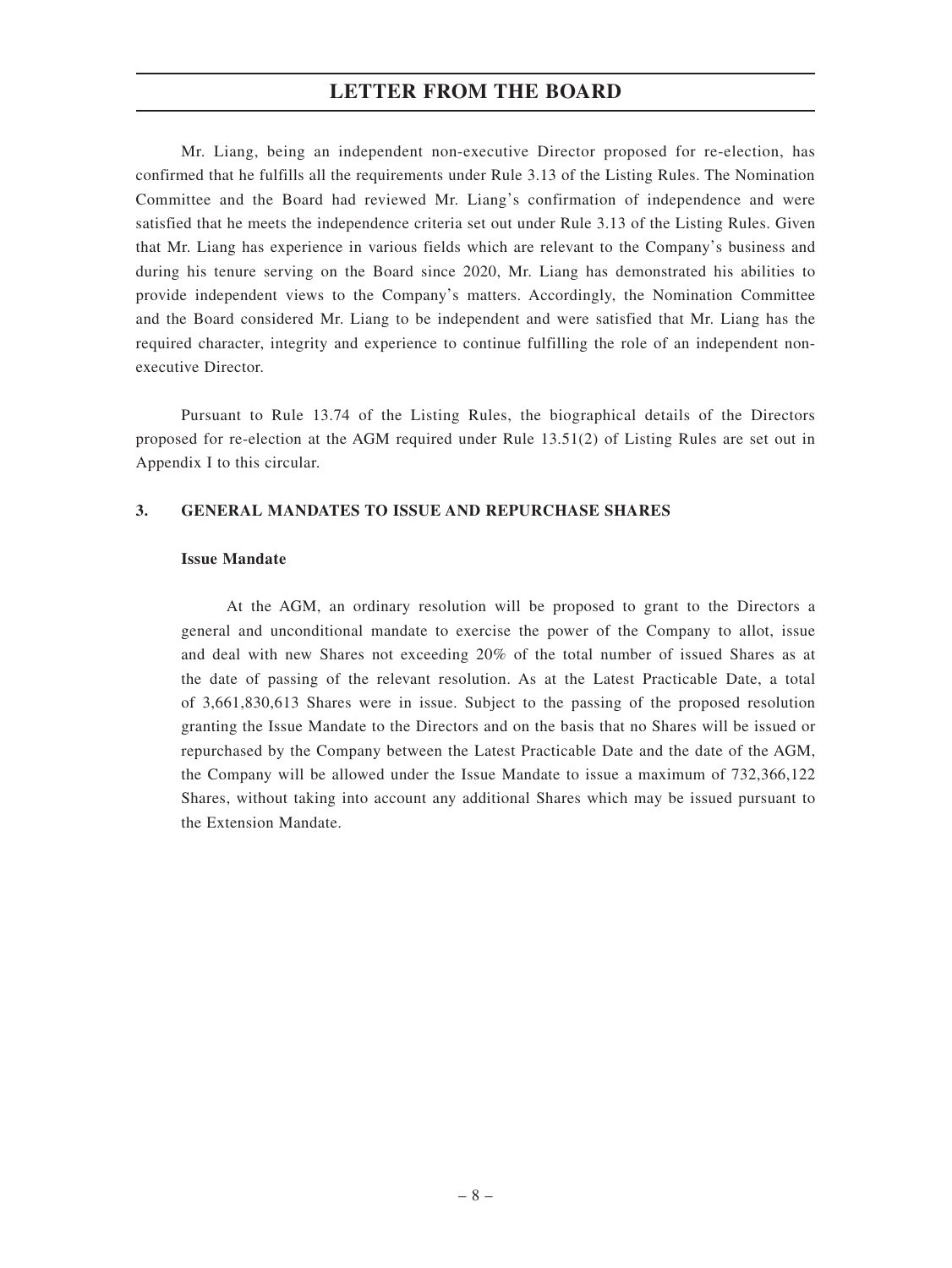#### **Repurchase Mandate**

At the AGM, an ordinary resolution will be proposed to grant to the Directors a general and unconditional mandate to exercise all powers of the Company to repurchase, on the Stock Exchange, Shares not exceeding 10% of the total number of issued Shares as at the date of passing of the relevant resolution. As at the Latest Practicable Date, a total of 3,661,830,613 Shares were in issue. Subject to the passing of the proposed resolution granting the Repurchase Mandate to the Directors and on the basis that no Shares will be issued or repurchased by the Company between the Latest Practicable Date and the date of the AGM, the Company will be allowed under the Repurchase Mandate to repurchase a maximum of 366,183,061 Shares. Under the Listing Rules, the Company is required to give to the Shareholders all information which is reasonably necessary to enable Shareholders to make an informed decision as to whether to vote for or against the resolution in respect of the Repurchase Mandate at the AGM. An explanatory statement for such purpose is set out in Appendix II to this circular.

#### **Extension Mandate**

In addition, an ordinary resolution will also be proposed at the AGM to extend the Issue Mandate by the addition thereto the total number of Shares repurchased under the Repurchase Mandate.

The Issue Mandate, the Repurchase Mandate and the Extension Mandate will expire at the earliest of: (a) the conclusion of the next annual general meeting of the Company; or (b) the expiration of the period within which the Company is required by the Companies Act or the Bye-laws to hold its next annual general meeting; or (c) when revoked or varied by ordinary resolution(s) of the Shareholders in a general meeting prior to the next annual general meeting of the Company.

An explanatory statement containing information relating to the Repurchase Mandate as required pursuant to the Listing Rules, is set out in the Appendix II of this circular.

The Directors have no immediate plans to allot, issue, or deal with any new Shares other than Shares which may fall to be issued under the share option scheme(s) (if any) of the Company or pursuant to any scrip dividend scheme or under similar arrangement which may be approved by the Shareholders from time to time or as the result of conversion of any convertible preference share or perpetual convertible bond securities of the Company (if any) in issue or repurchase any Shares pursuant to the relevant mandates.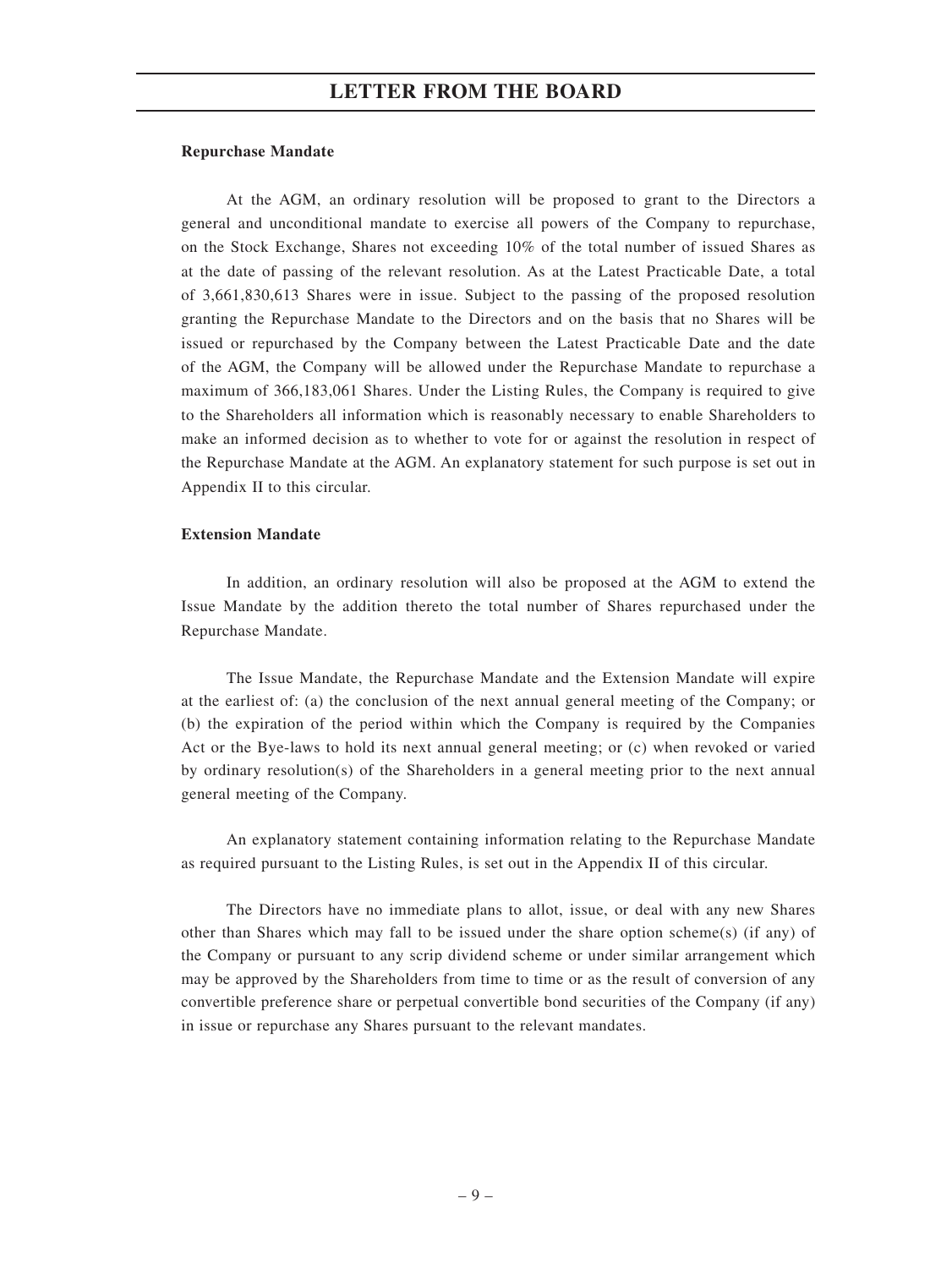#### **4. AGM**

The notice of the AGM is set out on pages 21 to 26 of this circular. At the AGM, resolutions will be proposed to approve the re-election of the Directors and the granting of the General Mandates. All resolutions will be put to vote by way of poll at the AGM and no shareholder will be required to abstain from voting at the AGM in respect of these resolutions. An announcement on the poll vote results will be made by the Company after the AGM in the manner prescribed under rule 13.39(5) of the Listing Rules.

A proxy form for the AGM is enclosed. Whether or not you are able to attend the AGM, you are requested to complete and return the enclosed proxy form in accordance with the instructions printed thereon to the office of the Company's Hong Kong branch share registrar and transfer office, Computershare Hong Kong Investor Services Limited, at 17M/F, Hopewell Centre, 183 Queen's Road East, Wanchai, Hong Kong as soon as possible and in any event not less than 48 hours before the time appointed for holding the AGM or any adjournment thereof. Completion and return of the proxy form will not preclude you from attending and voting in person at the AGM or any adjourned meeting should you so wish.

The transfer books and register of members will be closed from Tuesday, 21 June 2022 to Friday, 24 June 2022, both days inclusive, during which period no transfer of Shares will be effected. In order to qualify for attending the AGM, all transfers accompanied by the relevant share certificates must be lodged with the Company's Hong Kong branch share registrar and transfer office, Computershare Hong Kong Investor Services Limited, at Shops 1712–1716, 17/F, Hopewell Centre, 183 Queen's Road East, Wanchai, Hong Kong not later than 4:30 p.m. on Monday, 20 June 2022.

#### **5. RESPONSIBILITY STATEMENT**

This circular, for which the Directors collectively and individually accept full responsibility, includes particulars given in compliance with the Listing Rules for the purpose of giving information with regard to the Group. The Directors, having made all reasonable enquiries, confirm that to the best of their knowledge and belief the information contained in this circular is accurate and complete in all material respects and not misleading or deceptive, and there are no other matters the omission of which would make any statement herein or this circular misleading.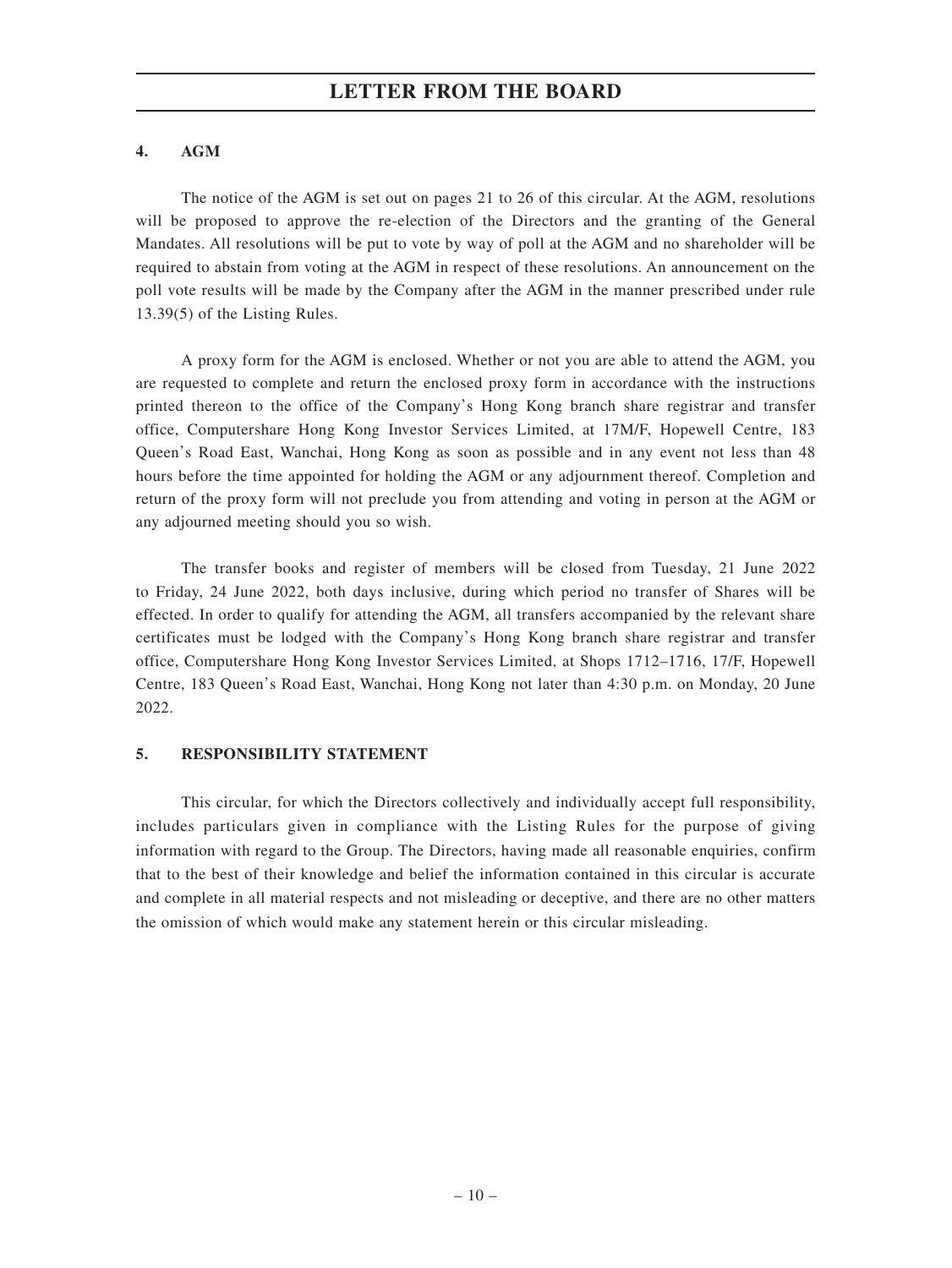### **6. RECOMMENDATION**

The Board is of the opinion that (i) the proposed re-election of the Directors; and (ii) the grant of the proposed General Mandates in the manner set out in the notice of AGM are in the interests of the Company and Shareholders as a whole, and accordingly, the Board recommends all Shareholders to vote in favour of the relevant resolutions to be proposed at the AGM.

> Yours faithfully, For and on behalf of **Southwest Securities International Securities Limited WU Jian** Chairman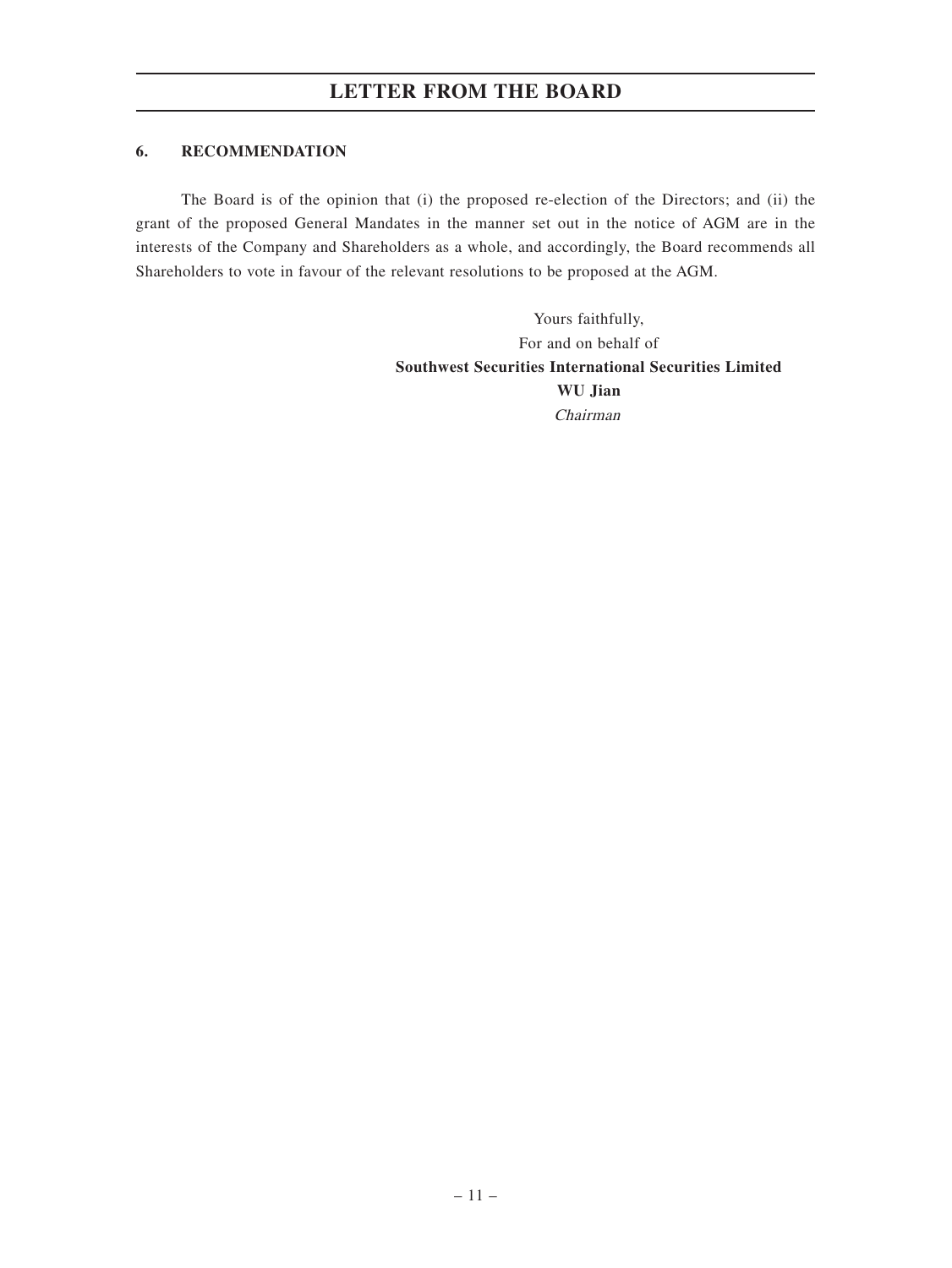The biographical details of the Directors proposed to be re-elected at the AGM are set out as follows:

**Mr. Wu Jian**(吳堅), aged 57, has been appointed as an executive Director of the Company since 27 February 2015 and is the Chairman of the Board. Mr. Wu was the chairman of the Nomination Committee from 1 November 2016 to 12 April 2022, and a member of the Remuneration Committee from 25 March 2017 to 12 April 2022. Mr. Wu graduated from Shanxi University of Finance and Economics in the PRC. He graduated from MBA Institute of Chongqing University with MBA degree in February 2001. Mr. Wu served in China Securities Regulatory Commission Chongqing Office consecutively as the deputy commissioner of division of investigation and enforcement department and commissioner of the listed company supervision department from 1997 to 2005. Mr. Wu was appointed as the deputy general manager of 重慶 渝富資產經營管理集團有限公司 (Chongqing Yufu Assets Management Group Co., Ltd.\*) from December 2005 to November 2013 and was responsible for investment management. Mr. Wu was also appointed as the chief executive and director of 重慶股權轉讓中心有限責任公司 (Chongqing Share Transfer Center Co., Ltd.\*), a subsidiary of 西南證券股份有限公司 (Southwest Securities Co., Ltd.\*) ("**SWSC**", SSE stock code: 600369), from October 2013 to April 2016. Mr. Wu was also appointed as the chairman of the board of 重慶股權轉讓中心有限責任公司 (Chongqing Share Transfer Center Co., Ltd.\*) from April 2016 to April 2020. Mr. Wu was once appointed as an independent director of 西南藥業股份有限公司 (Southwest Pharmaceutical Co., Ltd.\*) and the chairman of the board of 重慶東源產業投資股份有限公司 (Chong Qing Dong Yuan Industry Investment Co., Ltd.\*). Mr. Wu is currently the secretary of CPC party committee, the chairman of the board and president of SWSC. He is currently a director of Southwest Securities International Investment Limited, the immediate controlling shareholder of the Company. Mr. Wu has over 20 years of experience in investment and securities market.

Save as disclosed above, as at the Latest Practicable Date, Mr. Wu did not hold any position in the Company or any of its subsidiaries, nor directorship in any listed public companies in Hong Kong or overseas during the past three years, and did not have any other major appointments or professional qualifications. Save as disclosed above, as at the Latest Practicable Date, he did not have any other relationship with any other Directors, senior management of the Company or substantial shareholders or controlling shareholders of the Company.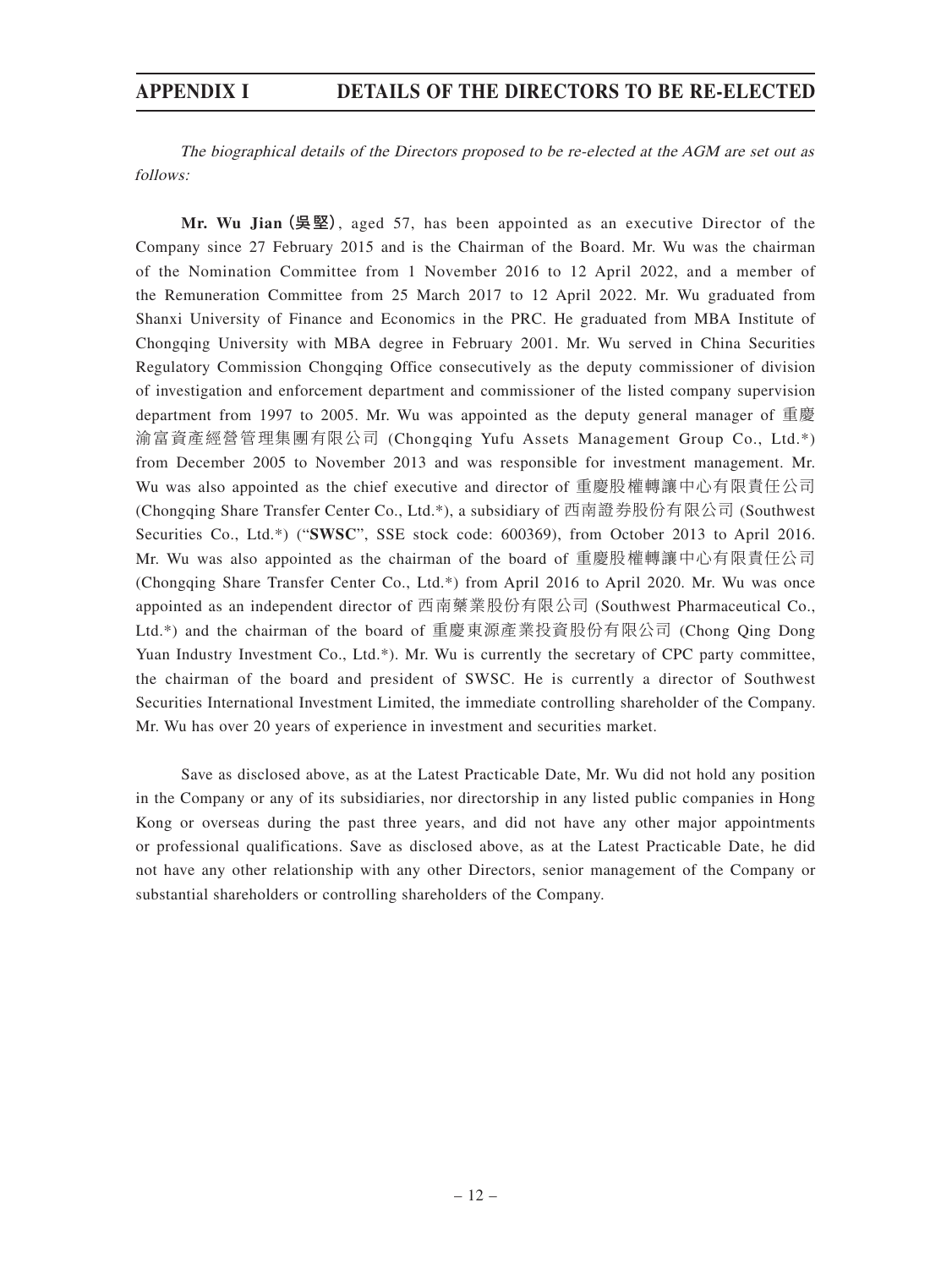Mr. Wu has entered into a director's service agreement with the Company for a term of three years, subject to retirement by rotation and re-election in accordance with the Bye-laws, which may be terminated by either the Company or Mr. Wu by giving two months' prior written notice or otherwise in accordance with the terms of the director's service agreement. In accordance with the Bye-laws, Mr. Wu shall be eligible for re-election at the AGM. Under the director's service agreement, as at 31 December 2021, Mr. Wu does not receive any director emolument from the Company. Mr. Wu did not receive any emoluments for 2021.

As at the Latest Practicable Date, Mr. Wu did not have, and was not deemed to have, any interest in the Shares, underlying Shares or debentures of the Company within the meaning of Part XV of the SFO and save as disclosed above, he is not aware of any other matters that need to be brought to the attention of the Shareholders. There is no other information in relation to Mr. Wu that should be disclosed pursuant to paragraphs (h) to (v) of Rule 13.51(2) of the Listing Rules.

**Mr. Liang Jilin**(梁繼林), aged 65, has been appointed as an independent non-executive Director and a member of each of the Audit Committee, Remuneration Committee and Nomination Committee since 1 July 2020. He has been appointed as the chairman of the Nomination Committee since 12 April 2022. Mr. Liang acted as the deputy general manager from June 2009 to September 2015 of and the chief economist from September 2015 to September 2016 of 中房地產股份有限 公司 (now known as 中交地產股份有限公司 (CCCG Real Estate Corporation Limited\*), SZSE stock code: 000736). Mr. Liang consecutively served as the deputy general manager, general manager, chairman of the board of directors, branch secretary of Party and legal representative of 深圳市中住匯智實業有限公司 (now known as 中交地產產業發展有限公司)from March 1999 to October 2016. He was the chairman of the board of directors of 深圳市華匯倉儲有限公司 from October 2001 to December 2005. Mr. Liang graduated from 中國人民解放軍陸軍參謀學院 (the Chief of Staff of Army College of the Chinese People's Liberation Army\*) with a bachelor's degree in military science in July 1994, majoring in military theory, and obtained the qualification of Senior Schemer of China Scheming Research Institute in February 2005.

Save as disclosed above, as at the Latest Practicable Date, Mr. Liang did not hold any position in the Company or any of its subsidiaries, nor directorship in any listed public companies in Hong Kong or overseas during the past three years, and did not have any other major appointments or professional qualifications. Save as disclosed above, as at the Latest Practicable Date, he did not have any other relationship with any other Directors, senior management of the Company or substantial shareholders or controlling shareholders of the Company.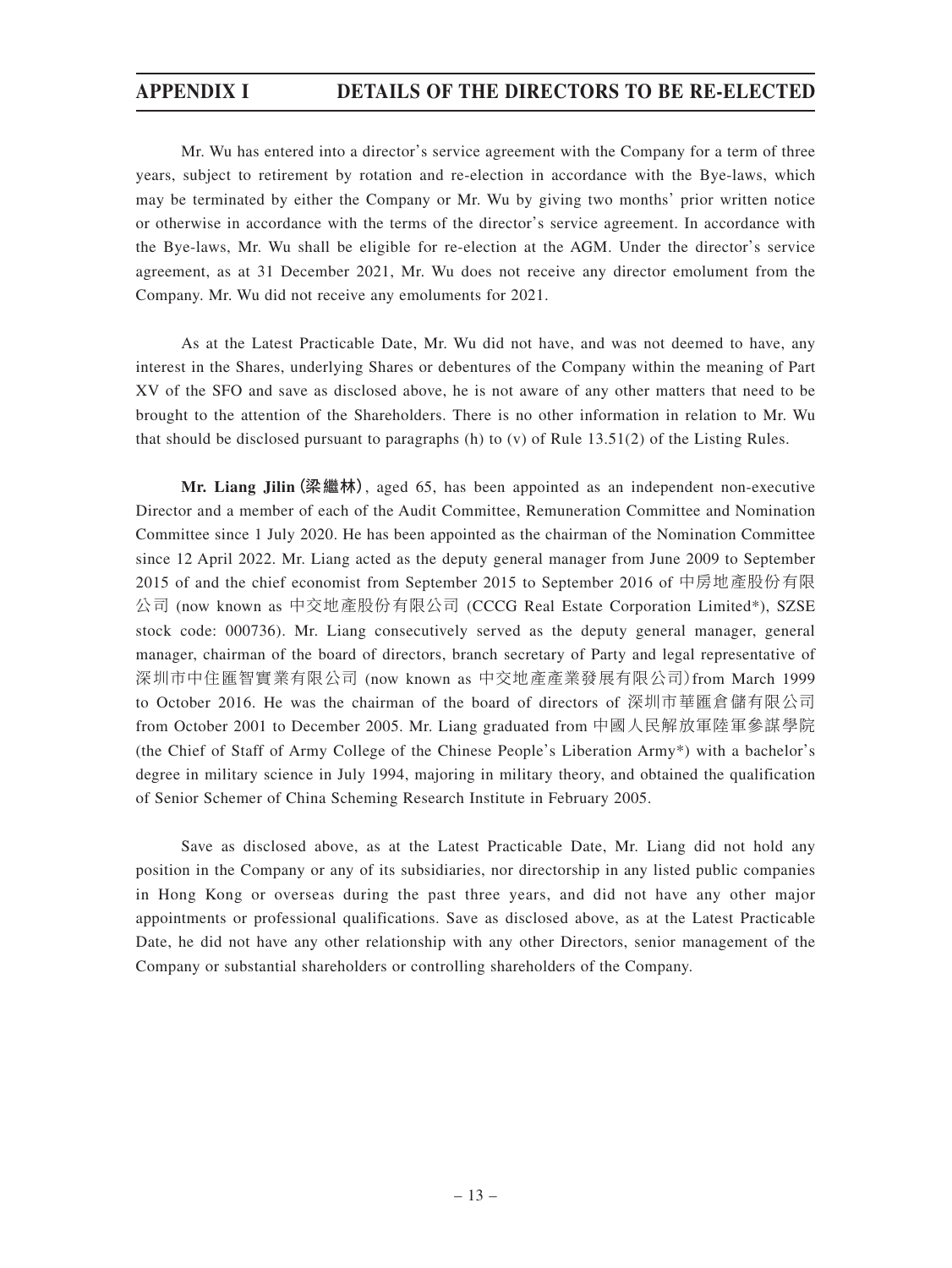Mr. Liang has entered into a director's service agreement with the Company for a term of three years, subject to retirement by rotation and re-election in accordance with the Byelaws, which may be terminated by either the Company or Mr. Liang by giving two months' prior written notice or otherwise in accordance with the terms of the director's service agreement. In accordance with the Bye-laws, Mr. Liang shall be eligible for re-election at the AGM. Under the director's service agreement, Mr. Liang is entitled to a director's fee of HK\$204,000 per annum which is determined with reference to, among others, his experience, roles and responsibility within the Group, the prevailing market conditions and the recommendations from the Remuneration Committee. Mr. Liang is also entitled to discretionary benefits (as decided by the Board or the Remuneration Committee). The total amount of Mr. Liang's emolument received in 2021 is HK\$204,000.

As at the Latest Practicable Date, Mr. Liang did not have, and was not deemed to have, any interest in the Shares, underlying Shares or debentures of the Company within the meaning of Part XV of the SFO and save as disclosed above, he is not aware of any other matters that need to be brought to the attention of the Shareholders. There is no other information in relation to Mr. Liang that should be disclosed pursuant to paragraphs (h) to (v) of Rule 13.51(2) of the Listing Rules.

**Mr. Zhang Hongwei**(張宏偉), aged 58, has been appointed as a member of each of the Remuneration Committee and Nomination Committee since 12 April 2022. He graduated from Chongqing Industrial School(重慶工業學校)and School of Economics and Business Administration, Chongqing University majoring in business administration in 2002. He currently serves as the chief risk officer and the general manager of risk control department of Southwest Securities Co., Ltd. Mr. Zhang was the general manager of the Nanping business department of Chongqing Securities Company(重慶有價證券公司)and the deputy manager of the securities department of the Nanping branch of Bank of Communications from 1993 to 2000, and the general managers of a number of securities business departments of Southwest Securities Co., Ltd. from 2000 to 2005. He served successively as the general manager of brokerage business department, the general manager of compliance and risk management department, the general manager of legal compliance department, the general manager of compliance department, the chief anti-money laundering compliance officer, the general manager of risk control department and the chief risk officer at headquarter of Southwest Securities Co., Ltd. from 2005. Mr. Zhang has nearly 30 years of experience in the securities market.

Save as disclosed above, as at the Latest Practicable Date, Mr. Zhang did not hold any position in the Company or any of its subsidiaries, nor directorship in any listed public companies in Hong Kong or overseas during the past three years, and did not have any other major appointments or professional qualifications. Save as disclosed above, as at the Latest Practicable Date, he did not have any other relationship with any other Directors, senior management of the Company or substantial shareholders or controlling shareholders of the Company.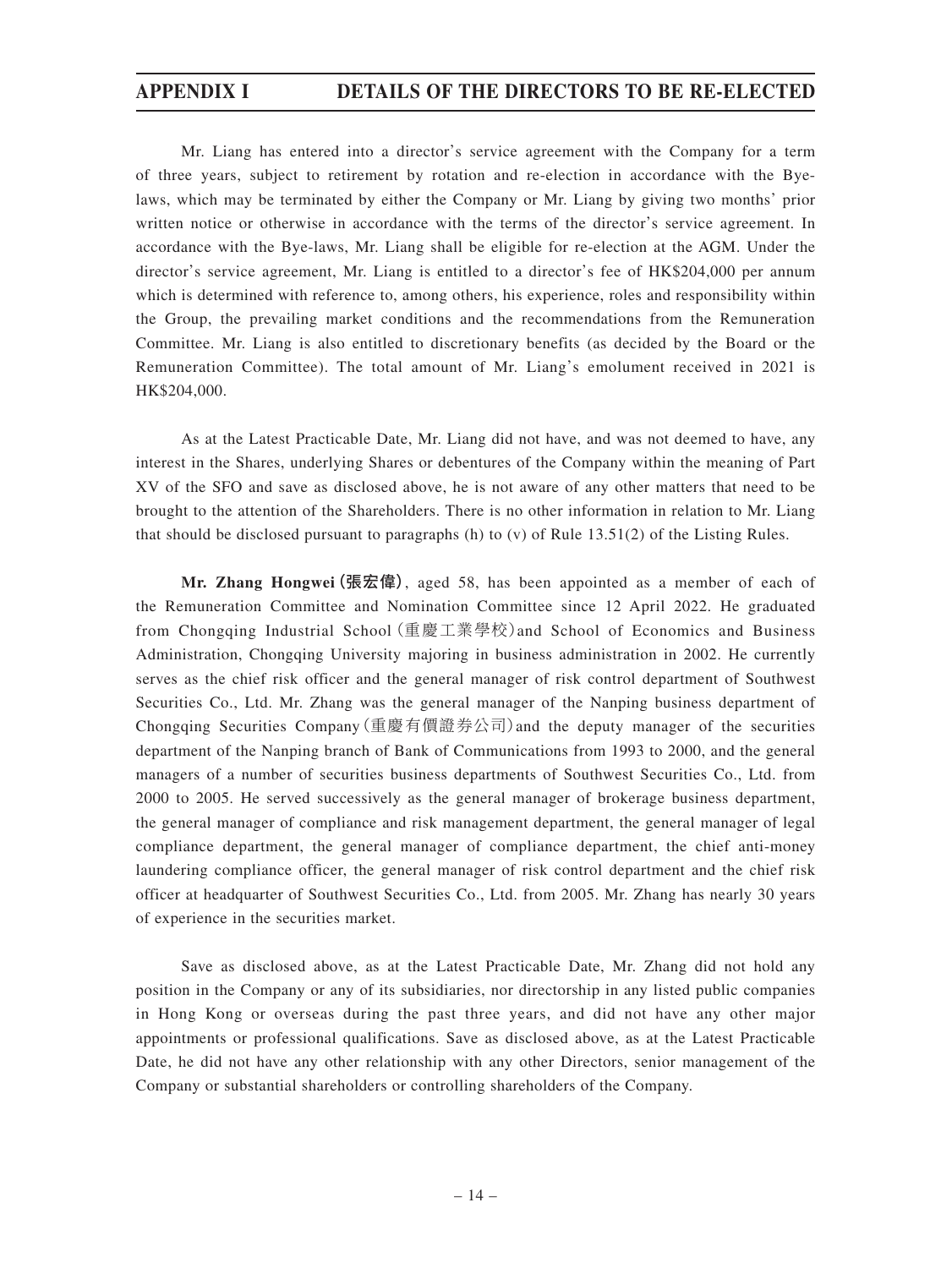Mr. Zhang has entered into a director's service agreement with the Company for a term of three years, subject to retirement by rotation and re-election in accordance with the Bye-laws, which may be terminated by either the Company or Mr. Zhang by giving two months' prior written notice or otherwise in accordance with the terms of the director's service agreement. In accordance with the Bye-laws, Mr. Zhang shall be eligible for re-election at the AGM. Under the director's service agreement, as at 31 December 2021, Mr. Zhang does not receive any director emolument from the Company. Mr. Zhang did not receive any emoluments for 2021.

As at the Latest Practicable Date, Mr. Zhang did not have, and was not deemed to have, any interest in the Shares, underlying Shares or debentures of the Company within the meaning of Part XV of the SFO and save as disclosed above, he is not aware of any other matters that need to be brought to the attention of the Shareholders. There is no other information in relation to Mr. Zhang that should be disclosed pursuant to paragraphs (h) to (v) of Rule 13.51(2) of the Listing Rules.

**Mr. Huang Changsheng**(黃昌盛), aged 42, a certificated public accountant and a registered sponsor representative in the PRC, has extensive experience in the financial industry. He obtained a bachelor's degree in economics from Chongqing Technology and Business University in June 2001 and a master's degree in management from Chongqing University in June 2005. Mr. Huang successively worked at China Mobile Chongqing Company Limited, Guorong Securities Co., Ltd. and Chongqing Share Transfer Center Co., Ltd. from July 2005 to August 2012. He served as the senior manager, head of business team and deputy general manager of the NEEQ business department of Southwest Securities Co., Ltd. successively from September 2012 to August 2019. He became the deputy general manager of the first division of the western department of investment banking of Southwest Securities Co., Ltd. in September 2019, responsible for leading the department work.

Save as disclosed above, as at the Latest Practicable Date, Mr. Huang did not hold any position in the Company or any of its subsidiaries, nor directorship in any listed public companies in Hong Kong or overseas during the past three years, and did not have any other major appointments or professional qualifications. Save as disclosed above, as at the Latest Practicable Date, he did not have any other relationship with any other Directors, senior management of the Company or substantial shareholders or controlling shareholders of the Company.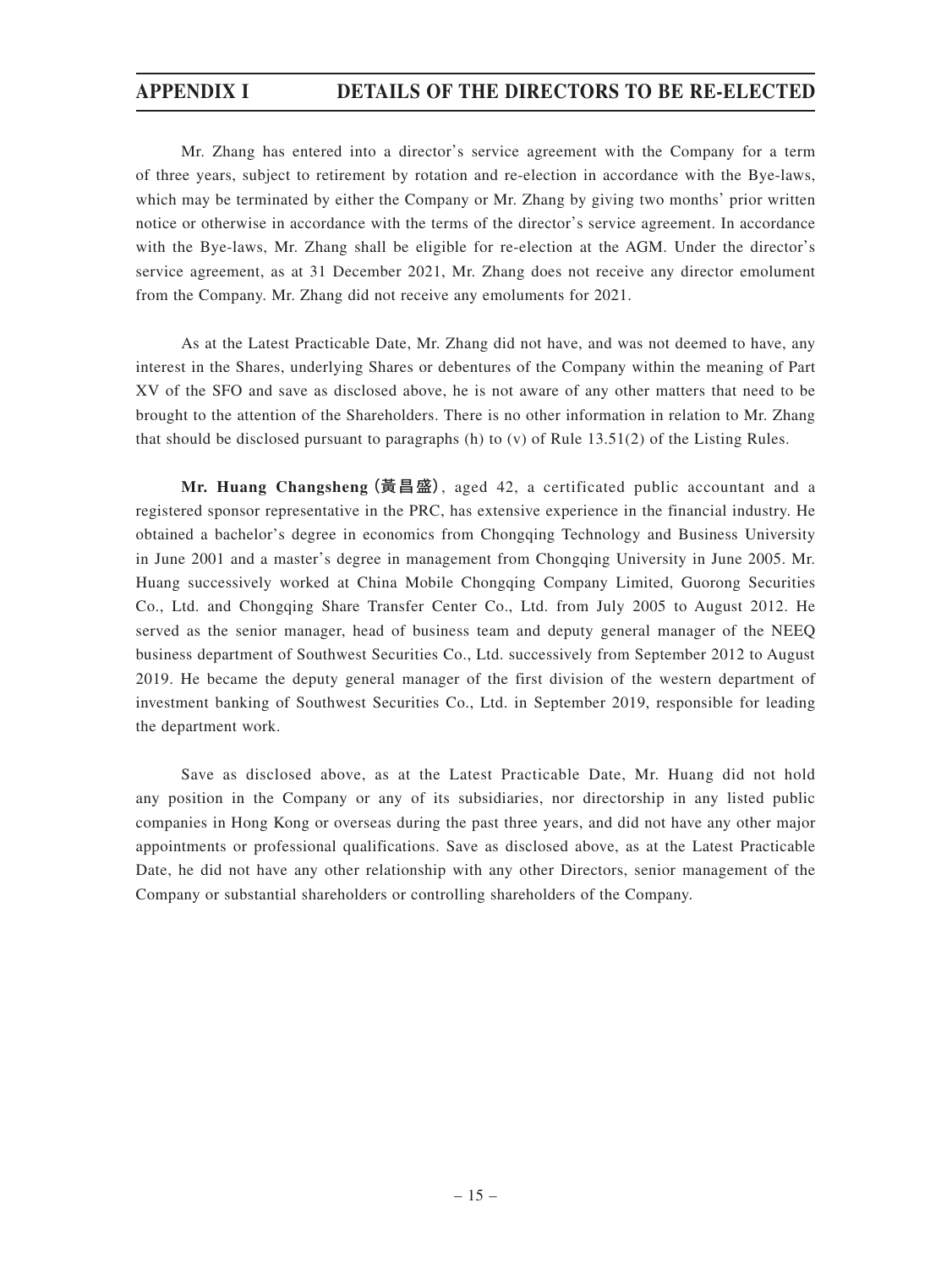Mr. Huang has entered into a director's service agreement with the Company for a term of three years, subject to retirement by rotation and re-election in accordance with the Bye-laws, which may be terminated by either the Company or Mr. Huang by giving two months' prior written notice or otherwise in accordance with the terms of the director's service agreement. In accordance with the Bye-laws, Mr. Huang shall be eligible for re-election at the AGM. Under the director's service agreement, as at 31 December 2021, Mr. Huang does not receive any director emolument from the Company. Mr. Huang did not receive any emoluments for 2021.

As at the Latest Practicable Date, Mr. Huang did not have, and was not deemed to have, any interest in the Shares, underlying Shares or debentures of the Company within the meaning of Part XV of the SFO and save as disclosed above, he is not aware of any other matters that need to be brought to the attention of the Shareholders. There is no other information in relation to Mr. Huang that should be disclosed pursuant to paragraphs (h) to (v) of Rule 13.51(2) of the Listing Rules.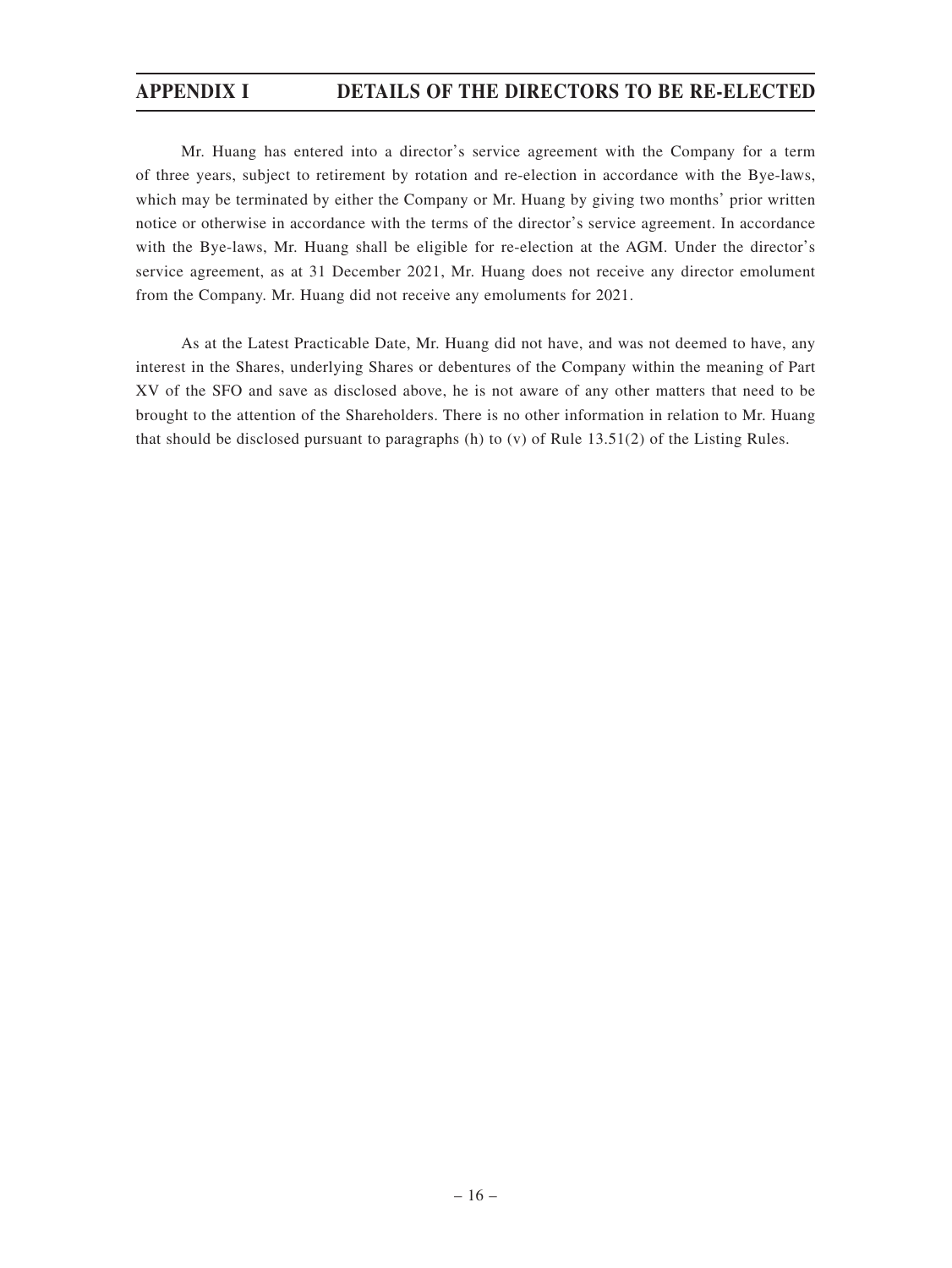This Appendix serves as an explanatory statement required by Rule  $10.06(1)(b)$  of the Listing Rules to provide you with all the information in relation to the Repurchase Mandate for your consideration.

#### **1. LISTING RULES RELATING TO THE REPURCHASE OF SHARES**

The Listing Rules permit companies whose primary listing is on the Stock Exchange to repurchase their shares on the Stock Exchange subject to certain restrictions. Among such restrictions, the Listing Rules provide that the shares of such company must be fully paid up and all repurchase of shares by such company must be approved in advance by an ordinary resolution of shareholders, either by way of a general repurchase mandate or by specific approval of a particular transaction.

#### **2. EXERCISE OF THE REPURCHASE MANDATE**

As at the Latest Practicable Date, there were in total 3,661,830,613 Shares in issue. Subject to the passing of the proposed ordinary resolution at the AGM granting the Repurchase Mandate and on the basis that no further Shares will be issued or repurchased from the Latest Practicable Date to the date of the AGM, the Company will be authorised under the Repurchase Mandate to repurchase on the Stock Exchange a maximum of 366,183,061 Shares, representing 10% of the total number of Shares in issue as at the date of the passing of the said resolution at the AGM.

#### **3. REASONS FOR REPURCHASE**

The Directors believe that it is in the best interests of the Company and the Shareholders as a whole for the Directors to have a authority from the Shareholders to repurchase Shares in the market. Such repurchases may, depending on market conditions and funding arrangements at the time, lead to an enhancement of the net value of the Company and its assets and/or its earnings per Share. Shareholders can be assured that the Directors will only make where they consider that such repurchase will benefit the Company and its Shareholders.

#### **4. FUNDING OF REPURCHASES**

In repurchasing Shares, the Company may only apply funds legally available for such purpose in accordance with its memorandum of association and Bye-laws and the applicable laws of Bermuda, including capital paid up on the Shares to be repurchased, profits otherwise available for distribution and sums standing to either the share premium account or contributed surplus account of the Company.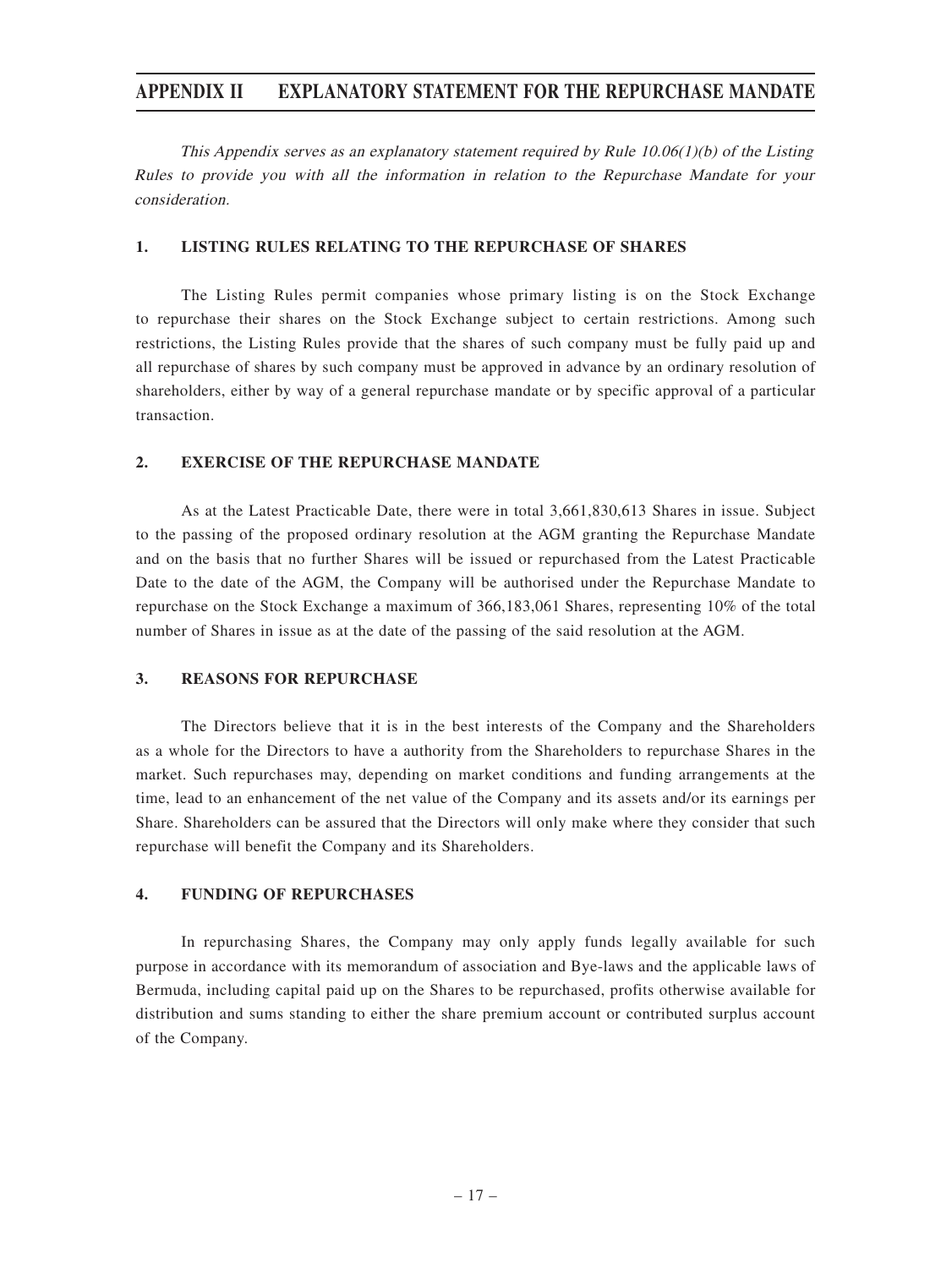#### **5. IMPACT OF THE REPURCHASE**

The Directors anticipate that there would not be a material adverse impact on the working capital or gearing position of the Company (on the basis of the consolidated financial position disclosed in the latest published audited accounts of the Company for the year ended 31 December 2021), in the event that the proposed Repurchase Mandate was to be exercised in full during the proposed repurchase period. However, the Directors do not propose to exercise the Repurchase Mandate to such extent as would, in the circumstances, have a material adverse effect on the working capital requirements or the gearing levels of the Company which in the opinion of the Directors are from time to time appropriate for the Company.

#### **6. DISCLOSURE OF INTERESTS**

None of the Directors or, to the best of their knowledge and belief of the Directors having made all reasonable enquiries nor any of their respective close associates currently intend to sell any Shares to the Company under the Repurchase Mandate if such mandate is approved by the **Shareholders** 

No core connected person (as defined in the Listing Rules) of the Company has notified the Company that he has a present intention to sell any Shares to the Company, or has undertaken not to sell any of the Shares held by him to the Company, in the event that the Repurchase Mandate is approved by the Shareholders.

#### **7. UNDERTAKING OF THE DIRECTORS**

The Directors have undertaken to the Stock Exchange that, so far as the same may be applicable, they will exercise the Repurchase Mandate in accordance with the Listing Rules, the memorandum of association and Bye-laws of the Company and the applicable laws of Bermuda.

#### **8. EFFECT OF THE TAKEOVERS CODE**

If a Shareholder's proportionate interest in the voting capital of the Company increases as a result of a share repurchase, such increase will be treated as an acquisition for the purposes of Rule 32 of the Takeovers Code. As a result, a Shareholder, or a group of Shareholders acting in concert (within the meaning under the Takeovers Code), depending on the level of increase in the Shareholder's interest, could obtain or consolidate control of the Company and becomes obliged to make a mandatory offer in accordance with Rules 26 and 32 of the Takeovers Code.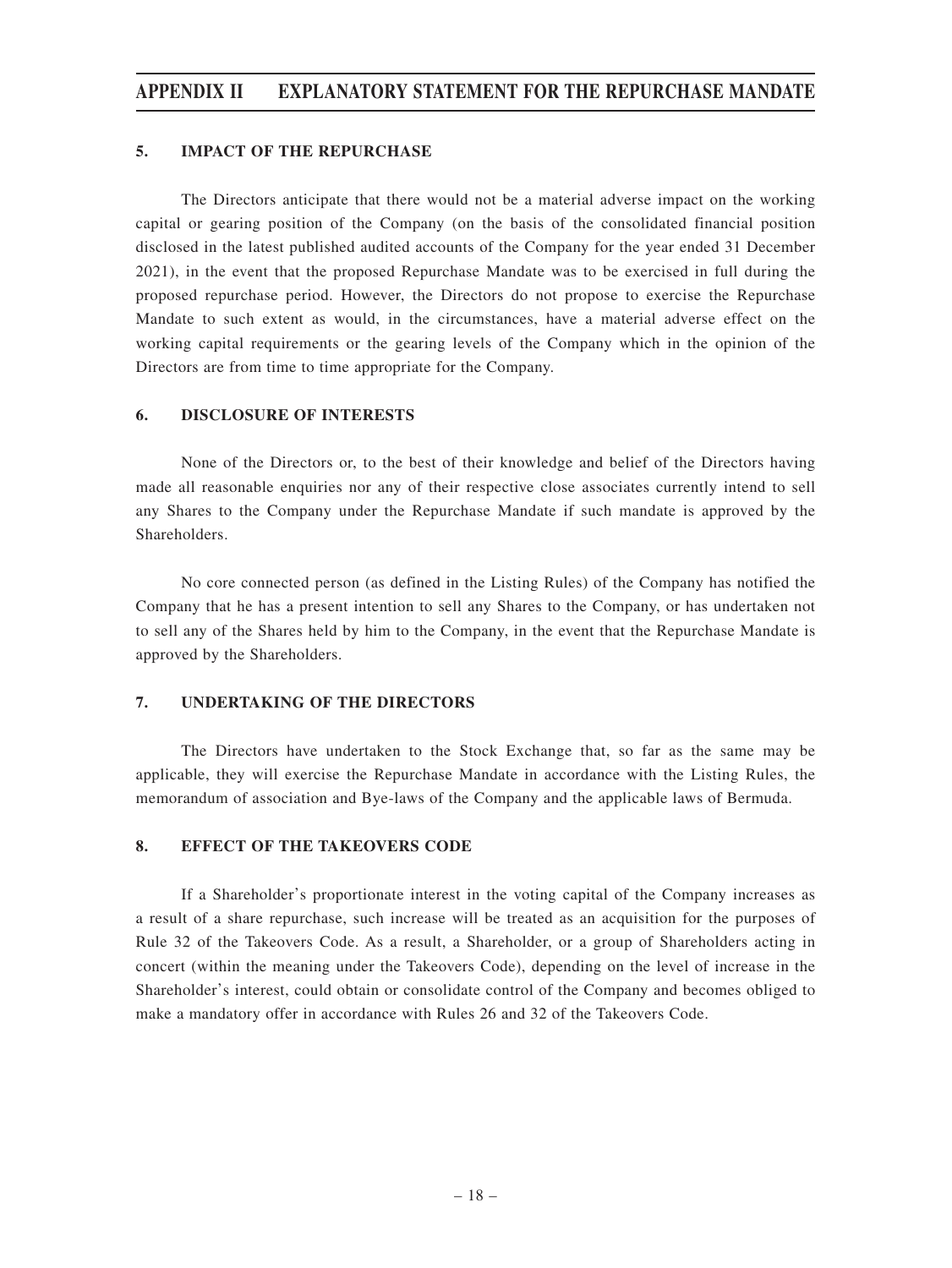As at the Latest Practicable Date, to the best knowledge and belief of the Company, Southwest Securities International Investment Limited, a wholly-owned subsidiary of SWSC, beneficially owned Shares representing approximately 74.10% of the total issued share capital of the Company. In the event the power to repurchase Shares under the Repurchase Mandate is exercised in full and assuming that there is no change in the issued share capital of the Company after the Latest Practicable Date, Southwest Securities International Investment Limited's percentage holding in the Company would be increased to approximately 82.33% of the total issued share capital of the Company, which would result in the Company's public float falling below the prescribed minimum percentage level as required under the Listing Rules. The Directors have no present intention to exercise the power under the Repurchase Mandate to repurchase Shares. The Directors have no intention to exercise the Repurchase Mandate to such an extent so as to trigger the number of Shares which are in the hands of public falling below 25% of the total issued share capital of the Company.

Save as aforesaid, the Directors are not aware of any consequence which would arise under the Takeovers Code as a consequence of any Share repurchase effected pursuant to the Repurchase Mandate.

#### **9. SHARE REPURCHASES BY THE COMPANY**

The Company did not repurchase any of its Shares (whether on the Stock Exchange or otherwise) in the six months preceding the Latest Practicable Date.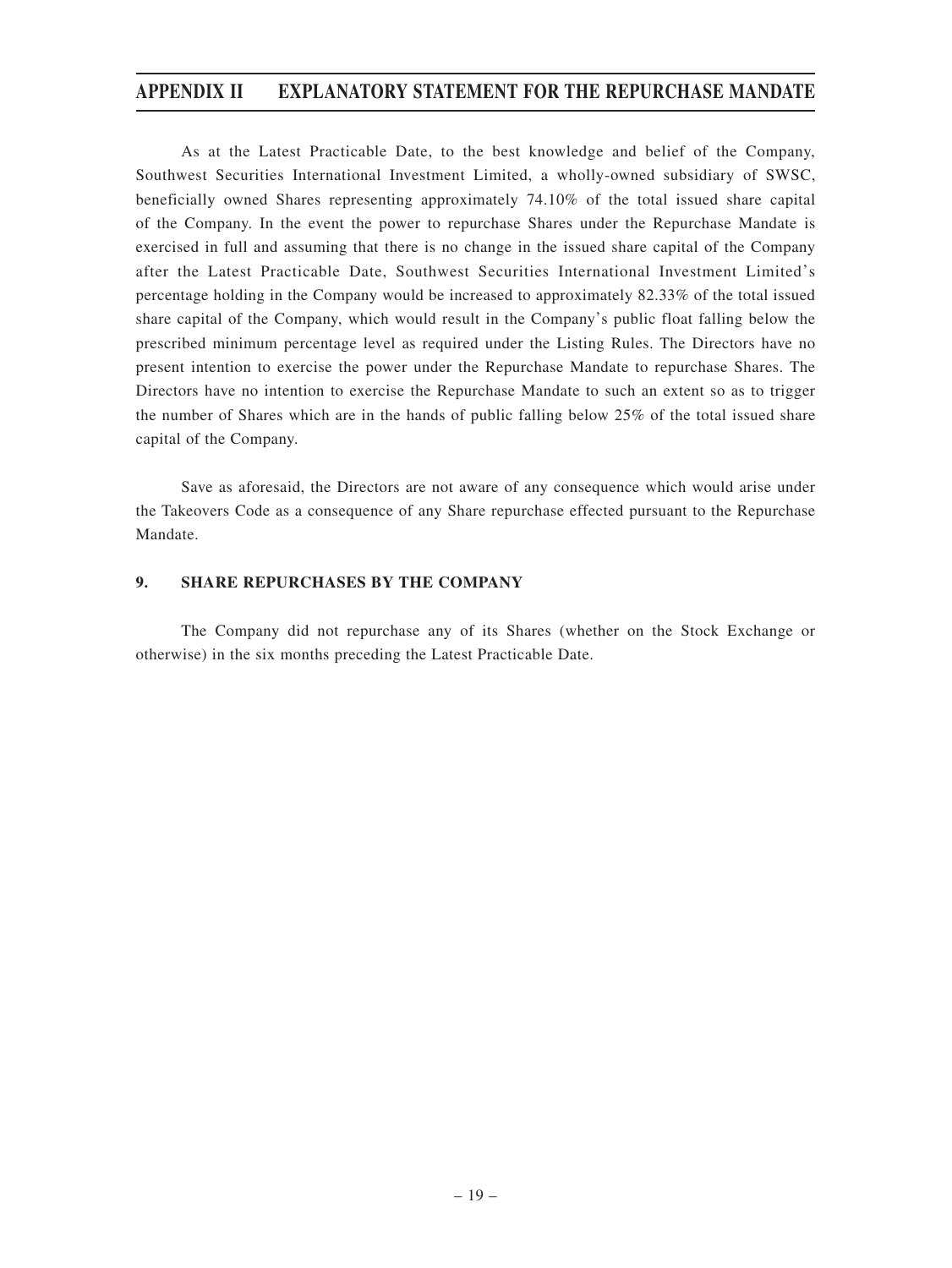### **10. SHARE PRICES**

The highest and lowest prices at which the Shares have been traded on the Stock Exchange during each of the previous twelve months preceding the Latest Practicable Date were as follows:

|                                         | <b>Price per Share</b> |        |
|-----------------------------------------|------------------------|--------|
|                                         | <b>Highest</b>         | Lowest |
|                                         | HK\$                   | HK\$   |
| 2021                                    |                        |        |
| May                                     | 0.097                  | 0.060  |
| June                                    | 0.091                  | 0.066  |
| July                                    | 0.078                  | 0.061  |
| August                                  | 0.072                  | 0.056  |
| September                               | 0.068                  | 0.056  |
| October                                 | 0.065                  | 0.056  |
| November                                | 0.076                  | 0.054  |
| December                                | 0.061                  | 0.049  |
| 2022                                    |                        |        |
| January                                 | 0.054                  | 0.042  |
| February                                | 0.047                  | 0.032  |
| March                                   | 0.043                  | 0.028  |
| April                                   | 0.042                  | 0.030  |
| May (up to the Latest Practicable Date) | 0.035                  | 0.032  |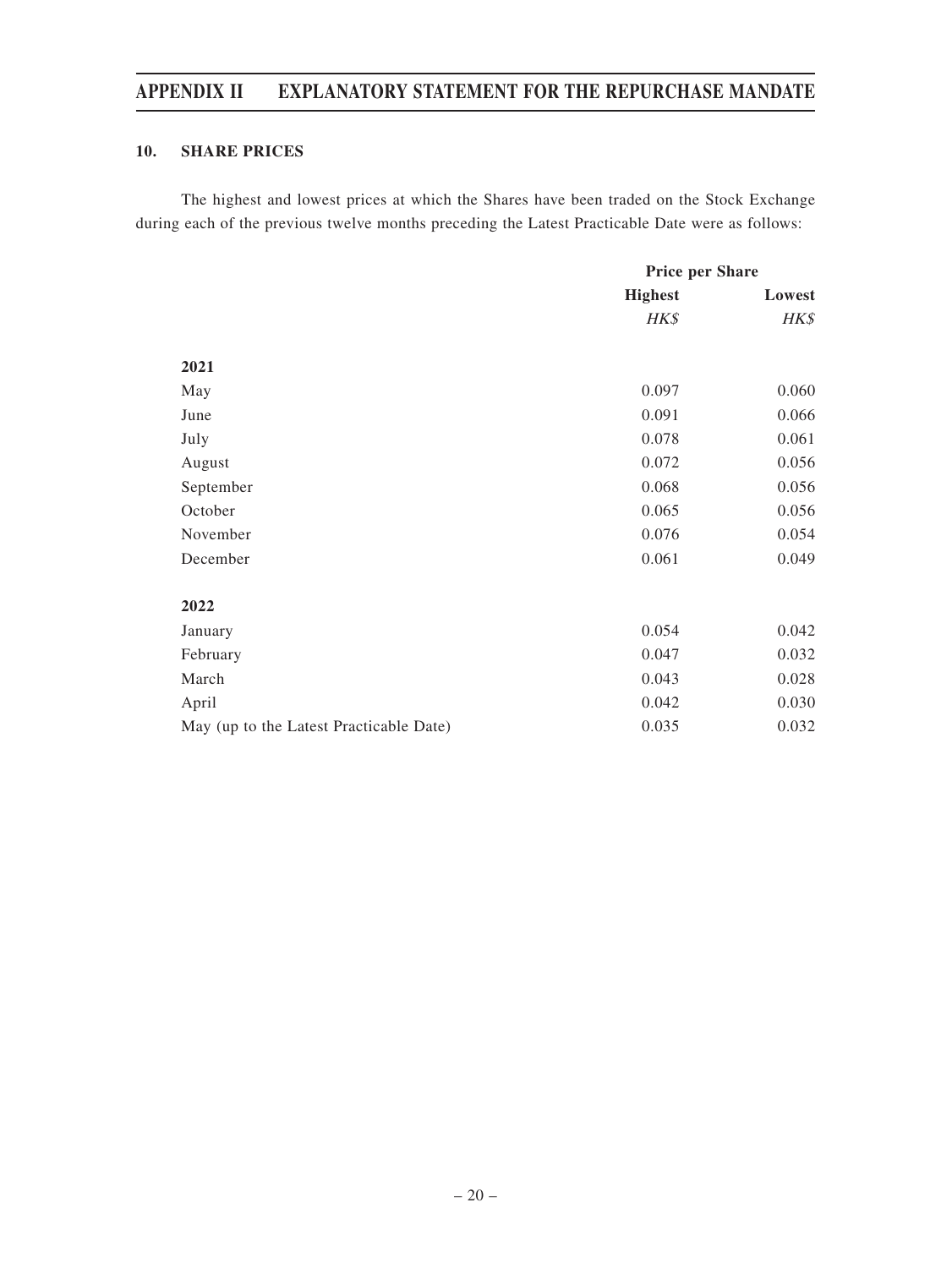# 西 證 國 際 證 券 股 份 有 限 公 司\* **Southwest Securities International Securities Limited**

*(Incorporated in Bermuda with limited liability)*

### **(Stock Code: 812)**

**NOTICE IS HEREBY GIVEN** that the annual general meeting of Southwest Securities International Securities Limited (the "**Company**") will be held at 40/F., Lee Garden One, 33 Hysan Avenue, Causeway Bay, Hong Kong on Friday, 24 June 2022 at 10:00 a.m. for the following purposes:

- 1. To receive and consider the report of the directors, audited consolidated financial statements and the independent auditor's report for the year ended 31 December 2021.
- 2. To re-elect the following retiring directors of the Company:
	- (a) Mr. WU Jian as an executive director of the Company;
	- (b) Mr. LIANG Jilin as an independent non-executive director of the Company;
	- (c) Mr. ZHANG Hongwei as an executive director of the Company; and
	- (d) Mr. HUANG Changsheng as an executive director of the Company.
- 3. To authorise the board of directors of the Company (the "**Board**") to fix the remuneration of the directors of the Company.
- 4. To re-appoint SHINEWING (HK) CPA Limited as auditors of the Company and to authorise the Board to fix their remuneration.

By way of special business, to consider and, if thought fit, to pass each of the following resolutions, with or without modification, as ordinary resolutions:

5. To consider and, if thought fit, pass the following resolution as an ordinary resolution of the Company:

#### "**THAT**:

(a) subject to paragraph (c) below, the exercise by the directors of the Company during the Relevant Period of all the powers of the Company to allot, issue and deal with the unissued ordinary shares of HK\$0.10 each in the share capital of the Company (the "**Shares**" and each a "**Share**") and to make or grant offers, agreements, options and rights of exchange or conversion which might require the exercise of such powers be and is hereby generally and unconditionally approved;

<sup>\*</sup> For identification purpose only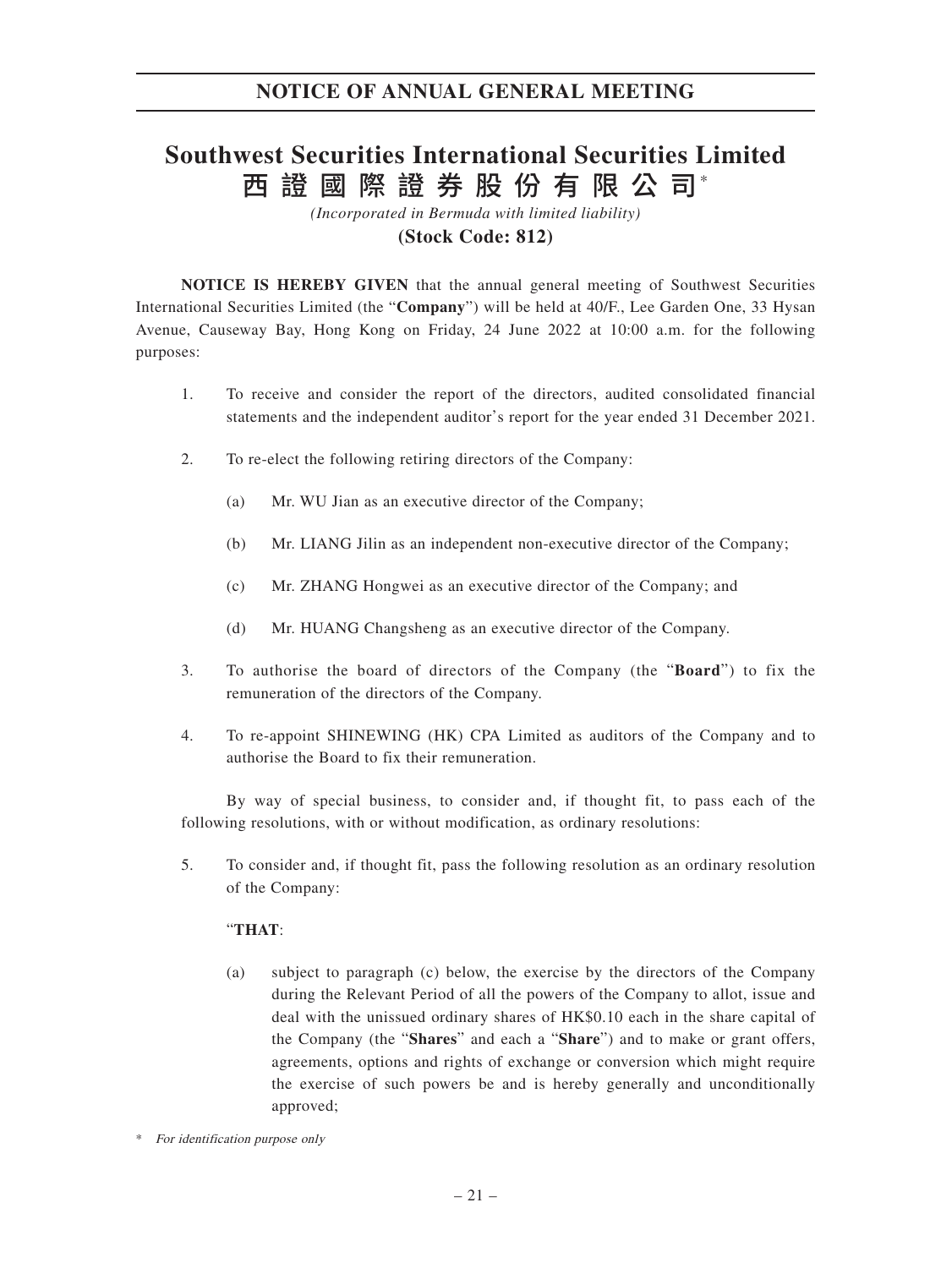- (b) the approval in paragraph (a) shall be in addition to any other authorisation given to the directors of the Company and shall authorise the directors of the Company during the Relevant Period to make or grant offers, agreements, options and rights of exchange or conversion which might require the exercise of such powers after the end of the Relevant Period;
- (c) the total number of Shares allotted and issued or agreed conditionally or unconditionally to be allotted and issued (whether pursuant to an option or otherwise) by the directors of the Company pursuant to the approval granted in paragraph (a), otherwise than pursuant to (i) a Rights Issue (as defined below), or (ii) the exercise of any options granted under the share option scheme(s) of the Company approved by The Stock Exchange of Hong Kong Limited, or (iii) any scrip dividend or similar arrangement providing for the allotment of shares in lieu of the whole or part of a dividend on shares of the Company in accordance with the Bye-laws of the Company; or (iv) any issue of Shares upon the exercise of rights of subscription or conversion under the terms of any warrants of the Company or any securities which are convertible into Shares, shall not exceed 20% of the total number of issued Shares of the Company as at the date of passing this resolution, and the authority pursuant to paragraph (a) of this resolution shall be limited accordingly; and
- (d) for the purposes of this resolution:

"**Relevant Period**" means the period from the passing of this resolution until whichever is the earliest of:

- (i) the conclusion of the next annual general meeting of the Company;
- (ii) the expiration of the period within which the next annual general meeting of the Company is required by any applicable laws of Bermuda or the Company's Bye-laws to be held; or
- (iii) the date upon which the authority set out in this resolution is revoked or varied by way of an ordinary resolution of the Company in general meeting; and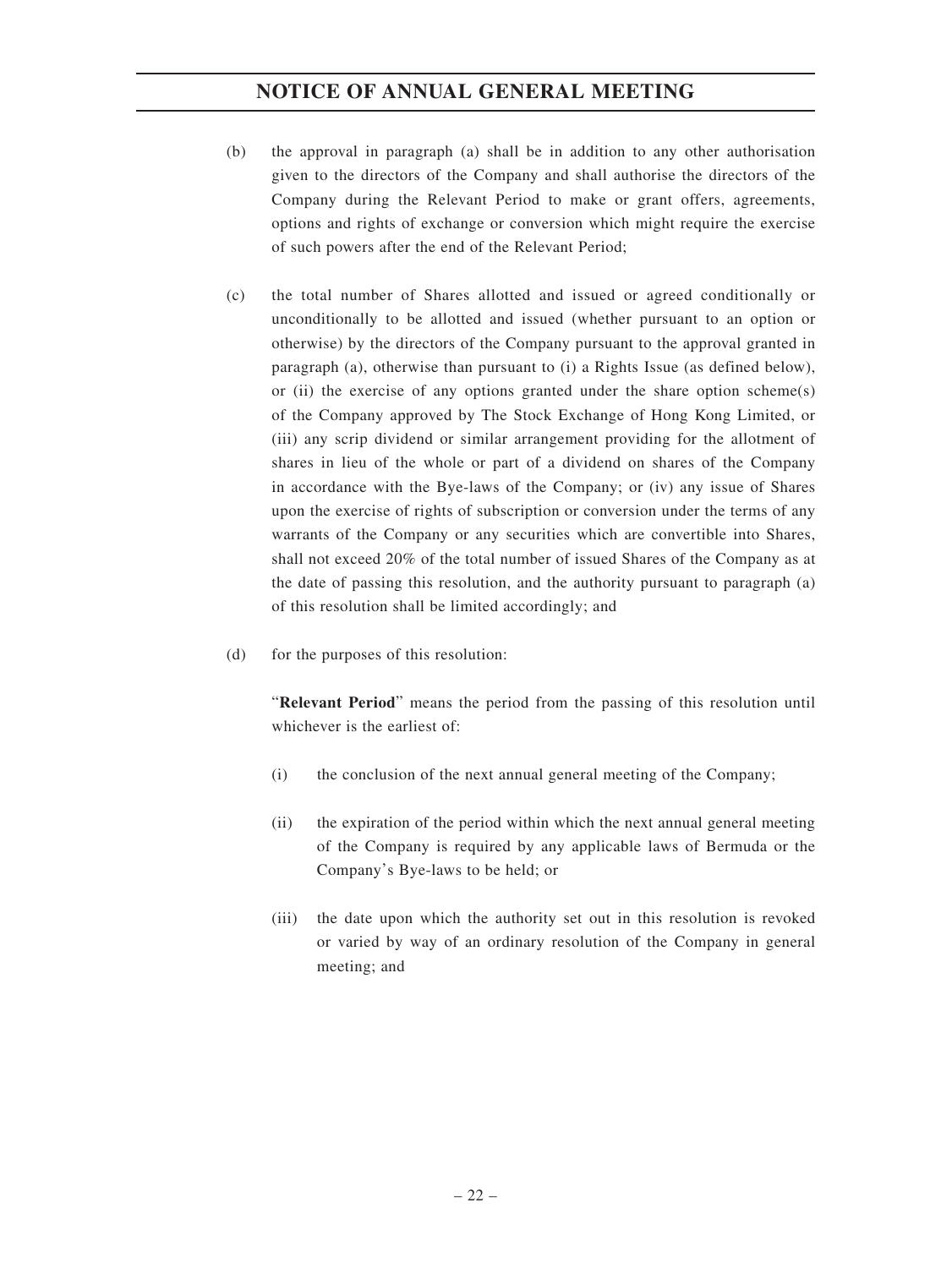"**Rights Issue**" means an offer of Shares, or offer or issue of warrants, options or other securities giving rights to subscribe for Shares, open for a period fixed by the directors of the Company to holders of Shares on the Company's register of members on a fixed record date in proportion to their then holdings of Shares (subject to such exclusions or other arrangements as the directors of the Company may deem necessary or expedient in relation to fractional entitlements or having regard to any restrictions or obligations under the laws of, or the requirements of, or the expense or delay which may be involved in determining the existence or extent of any restrictions or obligations under the laws of, or the requirements of any relevant jurisdiction, or the requirements of any recognized regulatory body or any stock exchange, in any territory outside Hong Kong)."

6. To consider and, if thought fit, pass the following resolution as an ordinary resolution of the Company:

### "**THAT**:

- (a) subject to paragraph (c) below, the exercise by the directors of the Company during the Relevant Period of all the powers of the Company to repurchase issued ordinary shares of HK\$0.10 each in the capital of the Company (the "**Shares**" and each a "**Share**") subject to and in accordance with all applicable laws and the rules requirements (as amended from time to time) of The Stock Exchange of Hong Kong Limited and the Securities and Futures Commission of Hong Kong be and is hereby generally and unconditionally approved;
- (b) the approval in paragraph (a) shall be in addition to any other authorisation given to the directors of the Company and shall authorise the directors on behalf of the Company during the Relevant Period to procure the Company to purchase its shares at a price determined by the directors;
- (c) the aggregate nominal amount of the shares of the Company which is authorised to be repurchased by the Company pursuant to the approval in paragraph (a) shall not exceed 366,183,061 Shares, representing 10% of the total number of issued Shares of the Company as at the date of passing this resolution, and the authority pursuant to paragraph (a) of this resolution shall be limited accordingly; and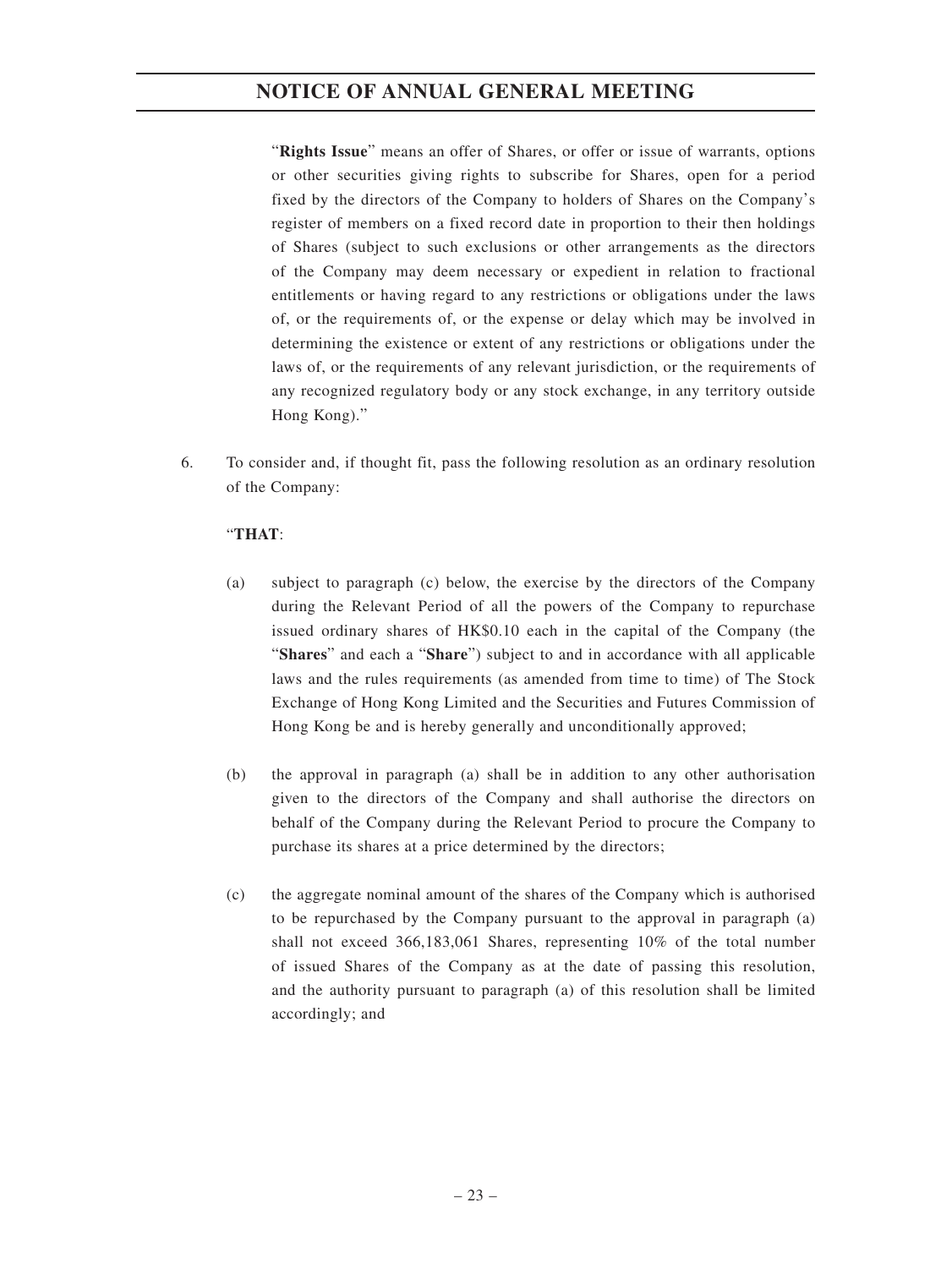(d) for the purposes of this resolution:

"**Relevant Period**" means the period from the passing of this resolution until whichever is the earliest of:

- (i) the conclusion of the next annual general meeting of the Company;
- (ii) the expiration of the period within which the next annual general meeting of the Company is required by any applicable laws of Bermuda or the Company's Bye-laws to be held; or
- (iii) the date upon which the authority set out in this resolution is revoked or varied by way of an ordinary resolution of the shareholders of the Company in general meeting."
- 7. To consider and, if thought fit, pass the following resolution as an ordinary resolution of the Company:

"**THAT** conditional upon the passing of resolutions nos. 5 and 6 as set out in the notice convening the meeting of which these resolutions form part, the general mandate granted to the directors of the Company pursuant to resolution no. 5 as set out in the notice convening the meeting of which this resolution forms part be and is hereby extended by the addition thereto of such number of Shares representing the total number of Shares of the Company repurchased by the Company under the authority granted pursuant to resolution no. 6 as set out in the notice convening the meeting of which this resolution forms part, provided that such number of Shares shall not exceed 10% of the total number of issued Shares of the Company as at the date of passing this resolution."

> By order of the Board **Southwest Securities International Securities Limited WU Jian** Chairman

Hong Kong, 12 May 2022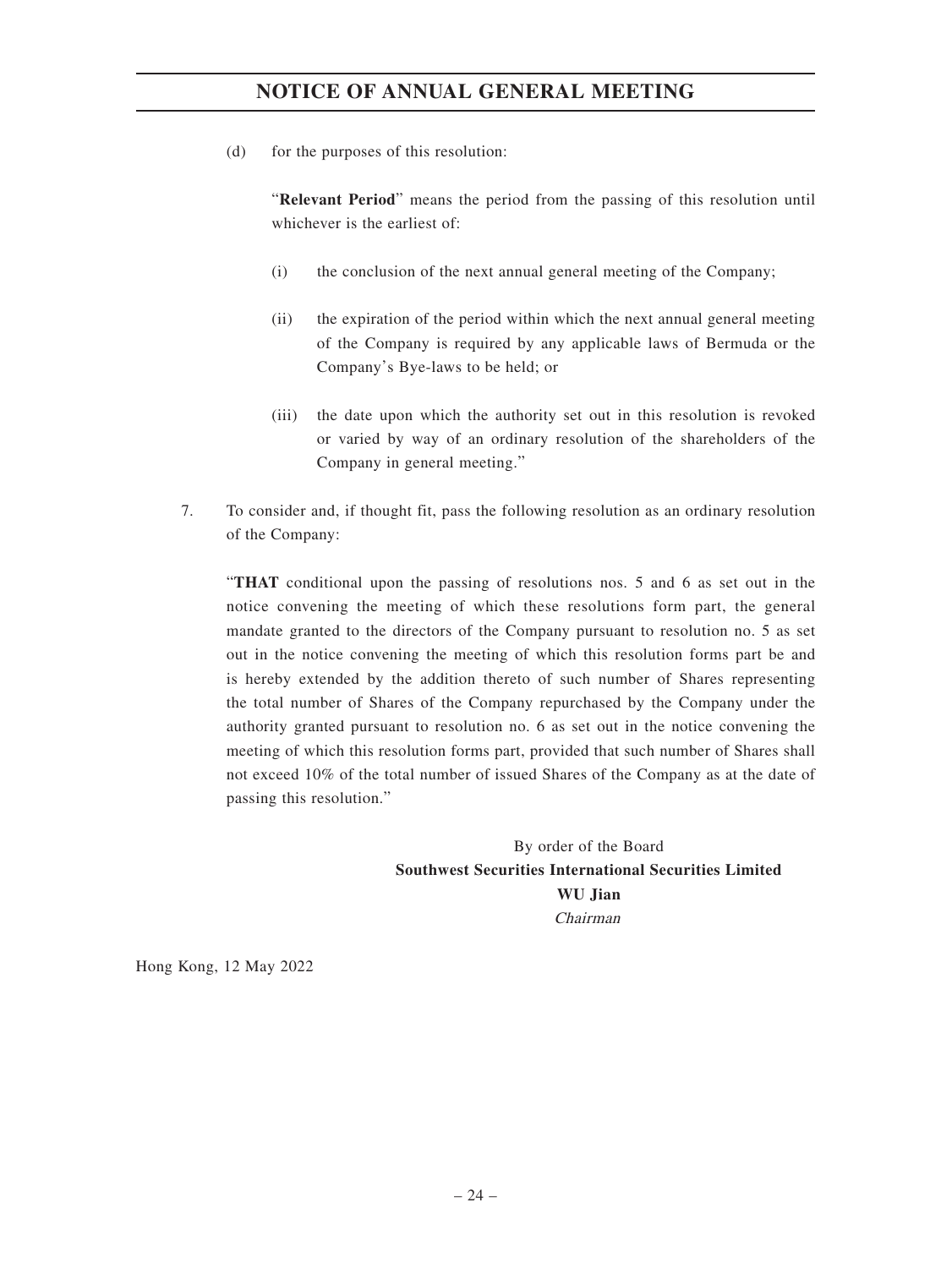Head Office and Principal Place of Business in Hong Kong: 40/F., Lee Garden One 33 Hysan Avenue Causeway Bay Hong Kong

As at the date of this notice, the executive directors of the Company are Mr. Wu Jian (Chairman), Mr. Zhang Hongwei and Mr. Huang Changsheng; and the independent non-executive directors of the Company are Mr. Meng Gaoyuan, Dr. Guan Wenwei and Mr. Liang Jilin.

Notes:

- 1. A proxy form for use at the meeting is enclosed.
- 2. Any Shareholder entitled to attend and vote at the meeting of the Company shall be entitled to appoint one or more proxies to attend and vote instead of him. In the interest of all stakeholders' health and safety and consistent with recent COVID-19 guidelines for prevention and control, the Company reminds all Shareholders that physical attendance in person at the meeting is not necessary for the purpose of exercising voting rights. As an alternative, by using proxy forms with voting instructions inserted, Shareholders may appoint the Chairman of the meeting as their proxy to vote on the relevant resolution(s) at the meeting instead of attending the meeting in person.
- 3. The instrument appointing a proxy shall be in writing under the hand of the appointor or of his attorney duly authorized in writing or, if the appointor is a corporation, either under its seal or under the hand of an officer, attorney or other person authorized to sign the same.
- 4. To be valid, the form of proxy together with the power of attorney or other authority (if any) under which it is signed, or a certified copy of such power or authority, shall be deposited at the Company's Hong Kong branch share registrar in Hong Kong, Computershare Hong Kong Investor Services Limited, at 17M/F, Hopewell Centre, 183 Queen's Road East, Wanchai, Hong Kong not less than 48 hours before the time appointed for holding the meeting or adjourned meeting. Completion and return of the form of proxy will not preclude a member from attending the meeting and voting in person. In such event, the form of proxy will be deemed to have been revoked.
- 5. A proxy needs not be a Shareholder. A Shareholder may appoint a proxy in respect of part of his holding of Shares in the Company.
- 6. The transfer books and register of members will be closed from Tuesday, 21 June 2022 to Friday, 24 June 2022, both days inclusive, during which period no transfer of Shares will be effected. In order to qualify for attending the meeting, all transfers accompanied by the relevant share certificates must be lodged with the Company's Hong Kong branch share registrar and transfer office, Computershare Hong Kong Investor Services Limited, at Shops 1712–1716, 17/F, Hopewell Centre, 183 Queen's Road East, Wanchai, Hong Kong not later than 4:30 p.m. on Monday, 20 June 2022.